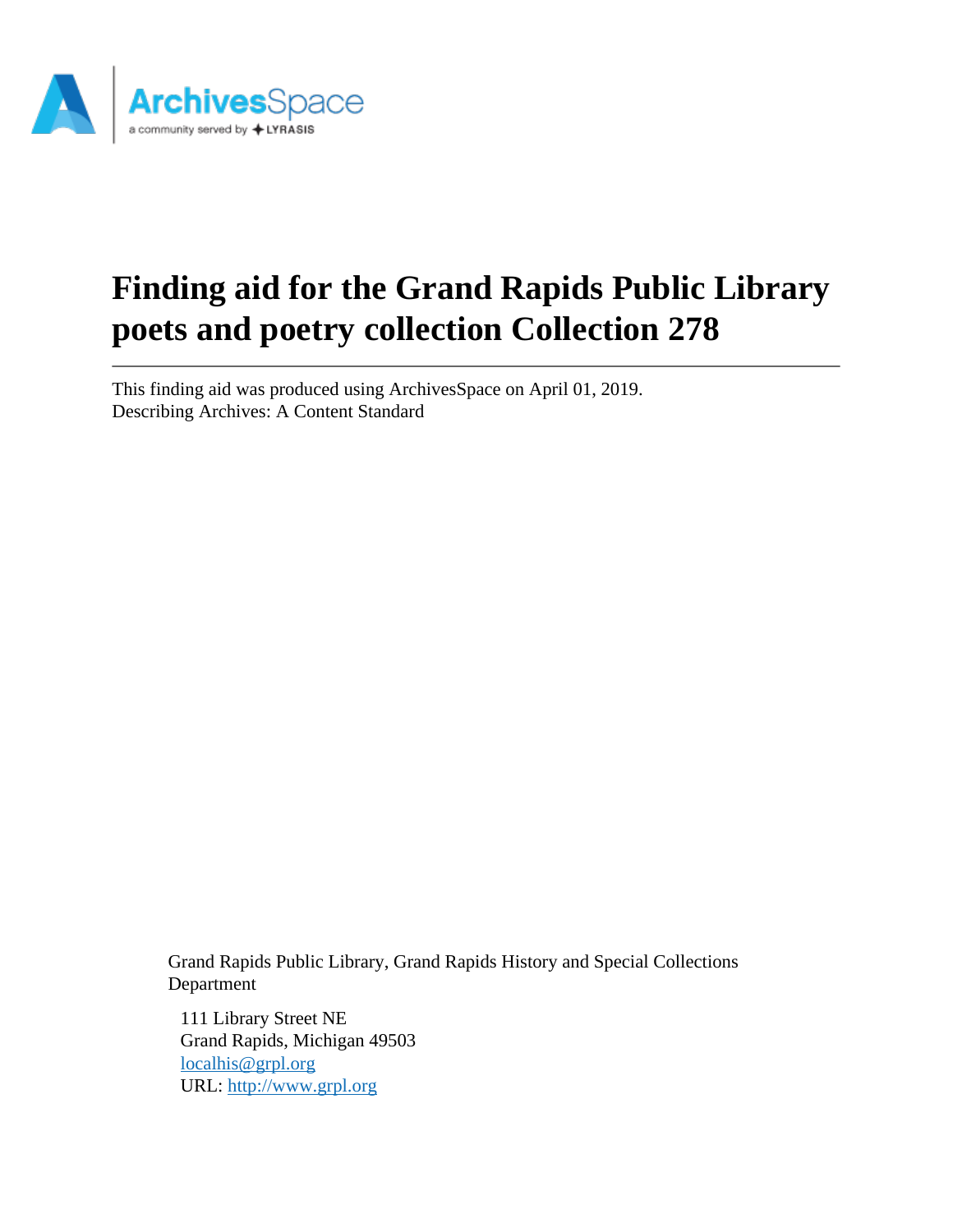# <span id="page-1-0"></span>**Table of Contents**

| Subseries C. Single publications or programs including several poets/poetry, Ephemera $\&$ |  |
|--------------------------------------------------------------------------------------------|--|
|                                                                                            |  |
|                                                                                            |  |
|                                                                                            |  |
|                                                                                            |  |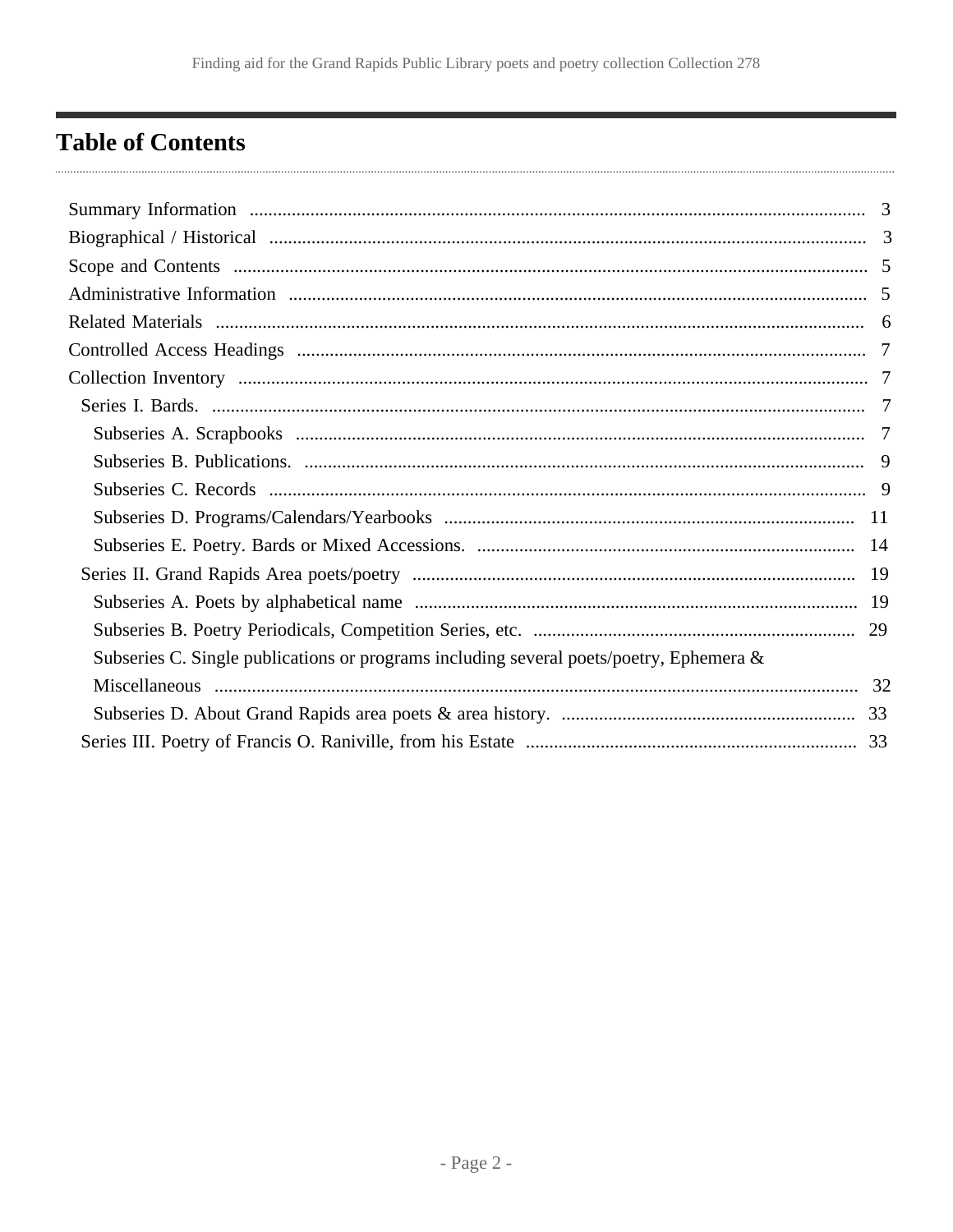### <span id="page-2-0"></span>**Summary Information**

| Grand Rapids Public Library, Grand Rapids History and Special<br><b>Collections Department</b><br>Grand Rapids Public Library poets and poetry collection                                                                                                                                                                                                                                                                                                                            |
|--------------------------------------------------------------------------------------------------------------------------------------------------------------------------------------------------------------------------------------------------------------------------------------------------------------------------------------------------------------------------------------------------------------------------------------------------------------------------------------|
| Collection 278                                                                                                                                                                                                                                                                                                                                                                                                                                                                       |
| no date                                                                                                                                                                                                                                                                                                                                                                                                                                                                              |
| 15.2 Linear Feet 21 boxes                                                                                                                                                                                                                                                                                                                                                                                                                                                            |
| English                                                                                                                                                                                                                                                                                                                                                                                                                                                                              |
| The Grand Rapids Public Library Poets and Poetry Collection is a<br>devised collection which brings together various accessions of poetry<br>or the works of individual poets and poetry organizations in the Grand<br>Rapids, Michigan (Kent County) area. A large portion of the material<br>relates to the Bards of Grand Rapids, Michigan, a poetry group active<br>from the 1920s through the 1990s. Papers and publications of poet<br>Francis O. Raniville are also included. |
|                                                                                                                                                                                                                                                                                                                                                                                                                                                                                      |

**^** [Return to Table of Contents](#page-1-0)

### <span id="page-2-1"></span>**Biographical / Historical**

The first poetry in Grand Rapids cannot be pinpointed on any one poet, date or location. We do know however, based on the historical records of some of the city's prominent social organizations, that poetry has been an integral part of the culture of Grand Rapids throughout its development. One of the earliest and longest standing organizations in Grand Rapids that supported the arts, literature and, to a great extent, poetry was the Ladies Literary Club.

Organized as a Ladies Reading Club during the winter of 1869-1870, the organization raised funds to acquire books and developed a small library for women under the leadership of the founder, Mrs. L. H. Stone of Kalamazoo. In 1873 the group formed a literary club, and set forth as its goal a commitment to the exploration of art and literature, literacy and the overall intellectual development of its members. Poetry reading, writing and recitation became an important function of this organization, and poets who were LLC members were published and recognized at a variety of levels over the years. In 1876, Julia A. Moore who became known as the "Sweet Singer of Michigan" published her first volume, the Sentimental Song Book. Although her poetry was meant to be serious, humorists like Bill Nye and Mark Twain satirized and played upon her focus on death and natural disasters. Perhaps because of their attention, Moore's book became a best-seller. Copies can be found in this collection.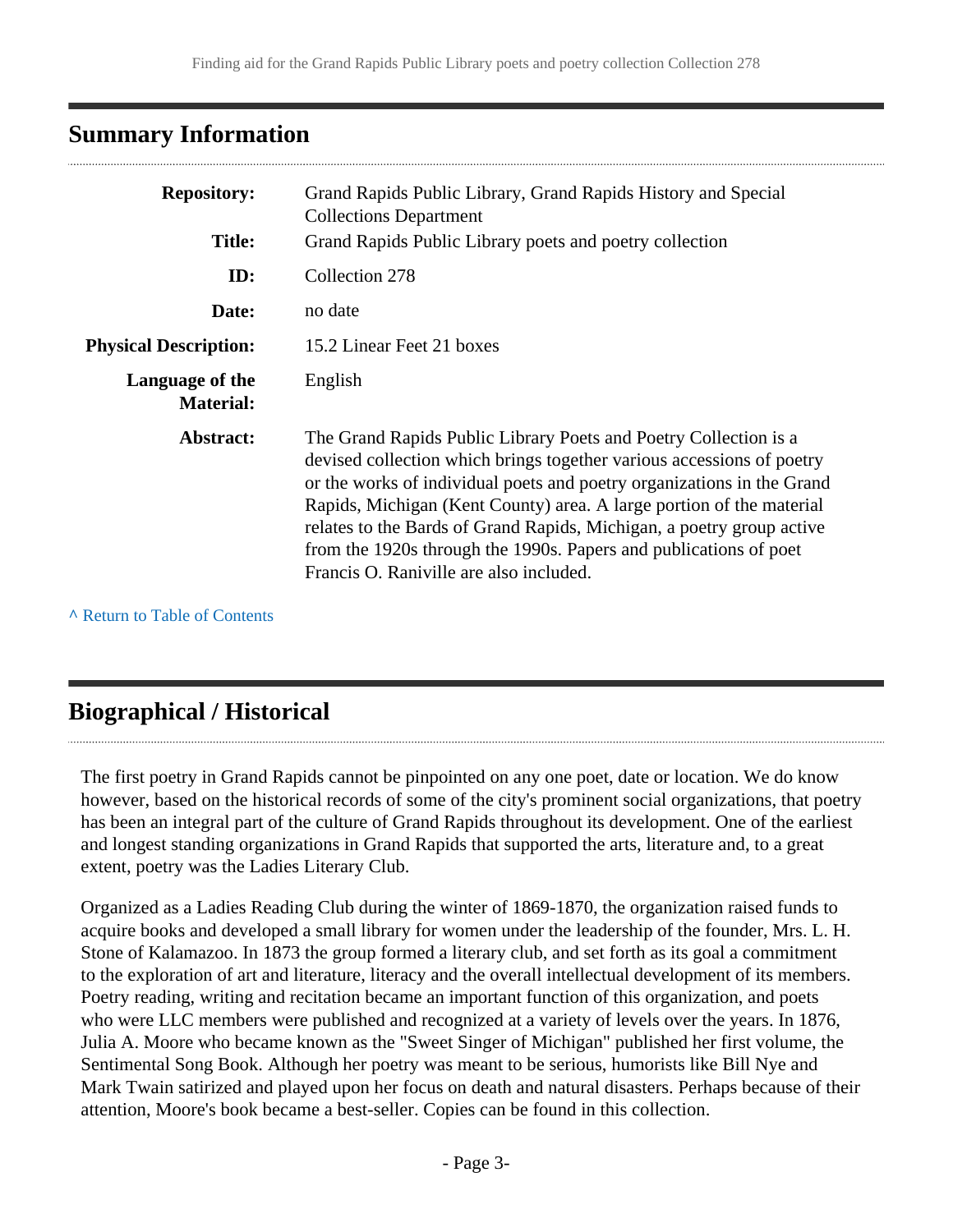In 1896, LLC member Elizabeth Ballard Thompson began a writing class called the "LLC Scribblers." The group's participants soon began to experiment in poetry and, by the 1920s, the Scribbler's minutes show three or four poems being read per meeting, as well as an annual manuscript contest including a poetry division. Poetry was obviously important in the intellectual development of this group, as meetings consisted of the ladies reading each other's poetry as well as the poems of nationally and internationally acclaimed poets.

Perhaps the interest in poetry in Grand Rapids during the first quarter of the century was also influenced by the popularity of the national modern poetry movement that was taking place at this time.

It was in 1924 that a member of the LLC Scribblers, Mrs. Letta E. Thomas and Judge Harry Lincoln Creswell, decided to start a new organization of poets. They began meeting as "the Bards of Grand Rapids" and had as initial members other members of the Scribblers, such as Mrs. Myrtle Koon Cherryman, Elenora Pike and Elizabeth Klys. Initially they tried to limit membership to 20 members, but so many people wanted to be involved that they lifted the limit and immediately had more than 60 members. In 1928 the group was incorporated as a cultural society under Michigan Law as a non – profit organization affiliated with the Poetry Society of Michigan and the Academy of American Poets. At each meeting of the Bards themes and due dates were given out for the next weeks writing. Poems were read to the group and peer edited if the members were comfortable receiving criticism. Many won honors in poetry contests and many were featured in publications. Over the years the Bards produced prolific members who came to be established and published poets, some even nationally and internationally. These include Clem Block, Clarence Weaver and Francis O. Rainiville. The bards also published their own anthology in 1927 and 1952 called The Bard's Book. It is interesting to note that the Bards were one of the only poetry organizations of their kind in the United States as their membership included musical composers, and most of the poets recited while music was performed. The Bards seemed to thrive for decades, through the 1950s, 60s and 70s until their numbers began to dwindle. The final documentation of this group represented in the collection is from 1993.

In more recent decades however, other avenues for poetry in Grand Rapids have been widening. In the 1970s the Dyer Ives poetry contest emerged as a local venue for young poets to express themselves and have a chance to be published in the contest winners publication "Voices." The Dyer Ives contest continues today and has featured poems by some of Grand Rapids' seasoned poets. In the 1980s we see a counter culture version of the poetry collective emerge in "The Twilight Tribe," a group of local poets who published a poetry magazine called "Pay Up Deadbeat." The idea of a writer's collective has been maintained in Grand Rapids by a couple of groups that currently meet weekly. One is the UICA Writer's Studio group, which focuses on interaction and sharing of criticism and inspiration. The Grand Rapids Writer's Exchange meets weekly at Barnes and Noble, with a focus on poetry.

The local colleges also support poetry nights and poetry related activities. The Grand Valley State University "poetry night," as part of their Fall Arts Celebration has featured national favorites such as Sharon Olds and Sonia Sanchez. The Aquinas College Contemporary Writer's Series has featured nationally acclaimed poets yearly since 1990 as well as readings from faculty and students. They also publish a yearly "Sampler" of student poetry. The Calvin College Festival of Faith and Writing has also brought in well known national poets such as Maya Angelou.

In 2003 the Humanities Council at the Grand Rapids Public Library chose Linda Nemec Foster as the first poet laureate of Grand Rapids. Foster is the author of seven books of poetry and co- founder of the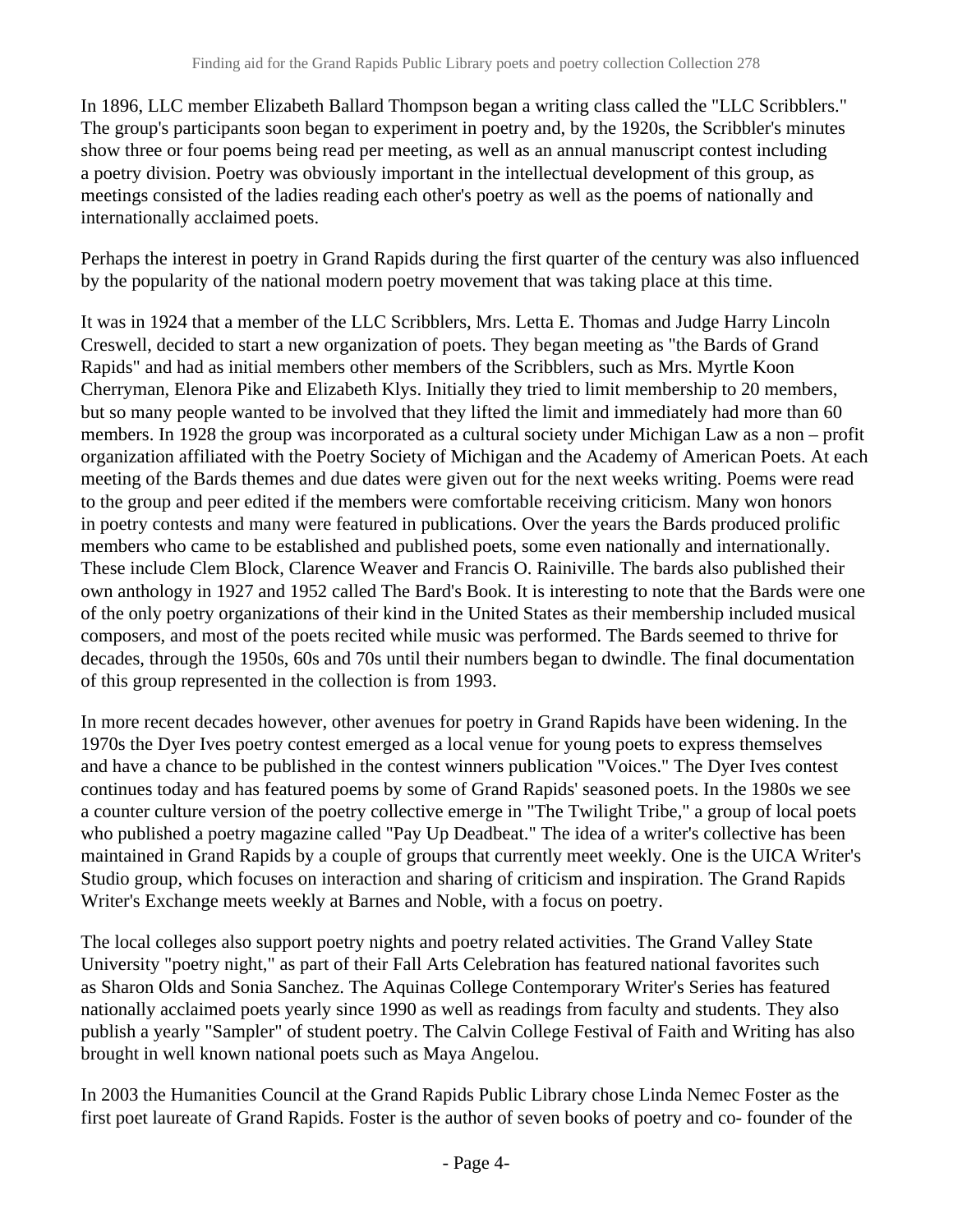Aquinas Contemporary Writer's Series. The position has a two year term. Our current poet laureate is Patricia Clark, a Grand Valley professor who has taught poetry and creative writing courses since 1989.

-History written by Kate Block, 2007

**^** [Return to Table of Contents](#page-1-0)

### <span id="page-4-0"></span>**Scope and Contents**

The Bards, documented here as being active off and on from 1924 through 1993, was the first group to define this collection, though not the first poetry or poetry group in Grand Rapids. Included here from the Bards is a history of that organization, scrapbooks, and various publications of poetry, such as the periodical "Echo" or "Bardic Echoes". Area poets represented in the Bards series include Elizabeth Noreen Klys, Harry Lincoln Creswell or Clarence Weaver from the post-1950's era.

Another series in the collection includes the work of local poet Francis O. Raniville. The remainder of the collection to date includes works by various Grand Rapids poets, whether aspiring to create serious work or writing in jest. Several examples of the work of the 19th century poet Julia A. Moore are found. Also included are the poems {Verse Re local political officials], including, the "Kentwood Canticles", or "Seven City Councilmen, governing Wyoming" by Peter M. Lamberts.

Included are some of the annual publications of the winners of the contest sponsored by Dyer-Ives, with others to be added as these become available. Since 2003 Grand Rapids has designated a poet laureate, which is a 2-year rotating position. Included in this collection are representative works of the first poet laureate Linda Nemec Foster (Coll. 355), and also those of Patricia Clark, and now Rodney Torreson.

**^** [Return to Table of Contents](#page-1-0)

### <span id="page-4-1"></span>**Administrative Information**

#### **Publication Statement**

Grand Rapids Public Library, Grand Rapids History and Special Collections Department

111 Library Street NE Grand Rapids, Michigan 49503 [localhis@grpl.org](mailto:localhis@grpl.org) URL:<http://www.grpl.org>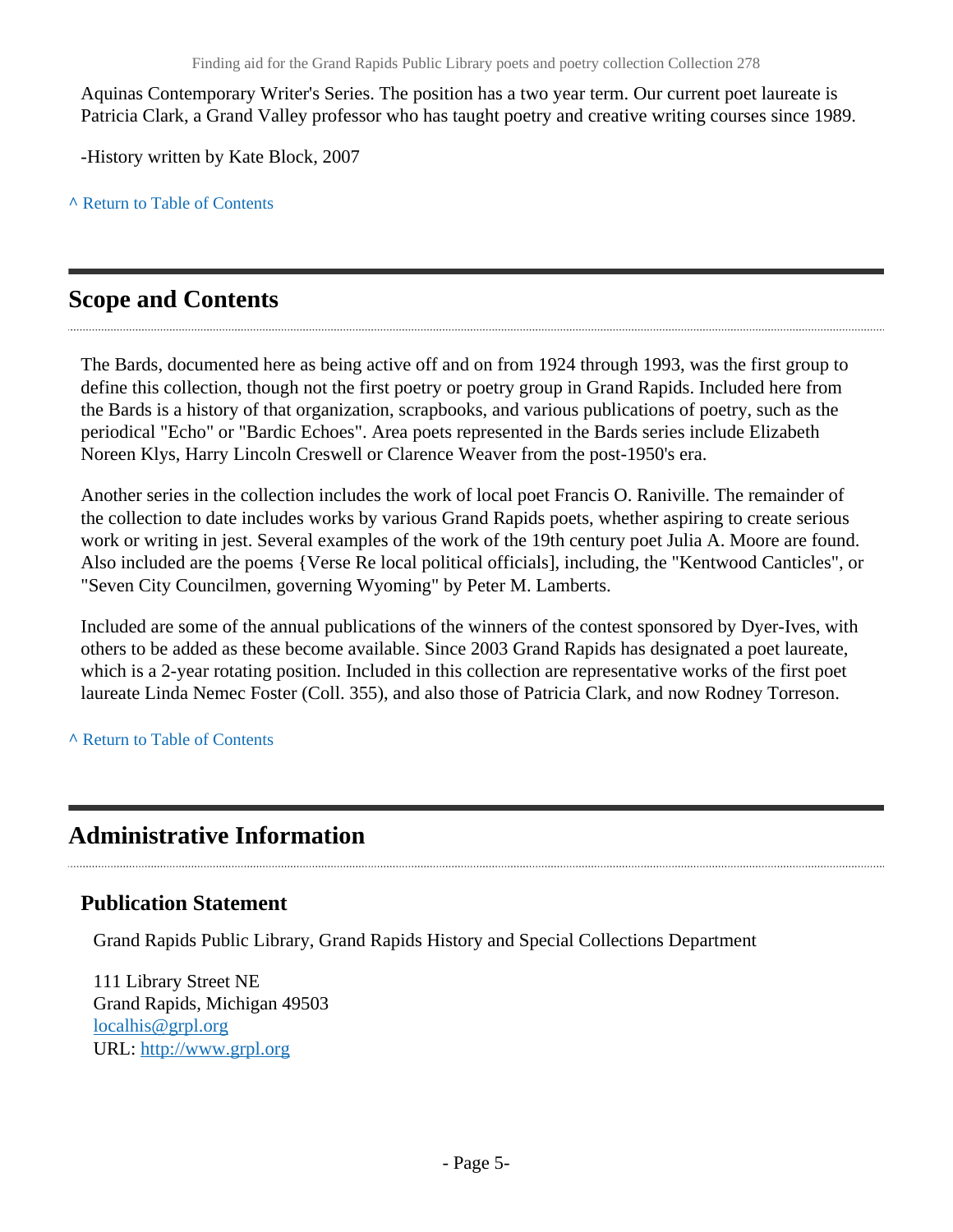#### **Immediate Source of Acquisition**

Francis O. Raniville and Clarence Weaver for the Bards (bulk); various others.

Accession numbers: 1986.330; 1992.036 (bulk); 1986.110; 1999.110; [777].1; [778].1; [779].1; [780].1; 00.[1177].1; 2001.099

#### **Processing Information**

An attempt has been made to document items believed received from the Bards organization separately from those received directly from a poet who was also a member and/or representative donor for the Bards. For example, Francis Raniville is documented in the Accession Files as having delivered 1992.036 as Bards files. On the other hand accession 2001.099 is said to be Raniville's person holdings, delivered by LaVerne Wise after his death.

No inventory exists for 1992.036 or 1986.330 or some of the other accessions. So, some items may, in fact, be attributed to the incorrect donor (individual or organization). There are several items with inscriptions to Gerald Elliott which may actually belong to his collection and been separated from those materials. The Elliott associated items were found in the unprocessed backlog with other poetry materials currently attributed to accession 1992.036, and it is also possible that Elliott gave these items inscribed to him to the Bards, before their materials were delivered to the Library.

Also, many of the items have been in the department collections for years, housed with the books, or in the vertical files, etc. There is no documentation of which of these items may have originally belonged to an archival collection. Where the accession is known, however, an attempt has been made to document this, and to keep these together within a series or subseries.

The scope of the collection then represents mostly the collecting interests of the Bards, including Clarence Weaver and Raniville, plus Raniville's separate gift. Other miscellaneous items have been added to this, including a few new accessions, but also including several items transferred from the Local History book collection. This book collection still contains several items by local poets on the shelf.

**^** [Return to Table of Contents](#page-1-0)

### <span id="page-5-0"></span>**Related Materials**

#### **Related Materials**

Collection 275: Ladies Literary Club Collection

Coll. 355: Linda Nemec Foster Collection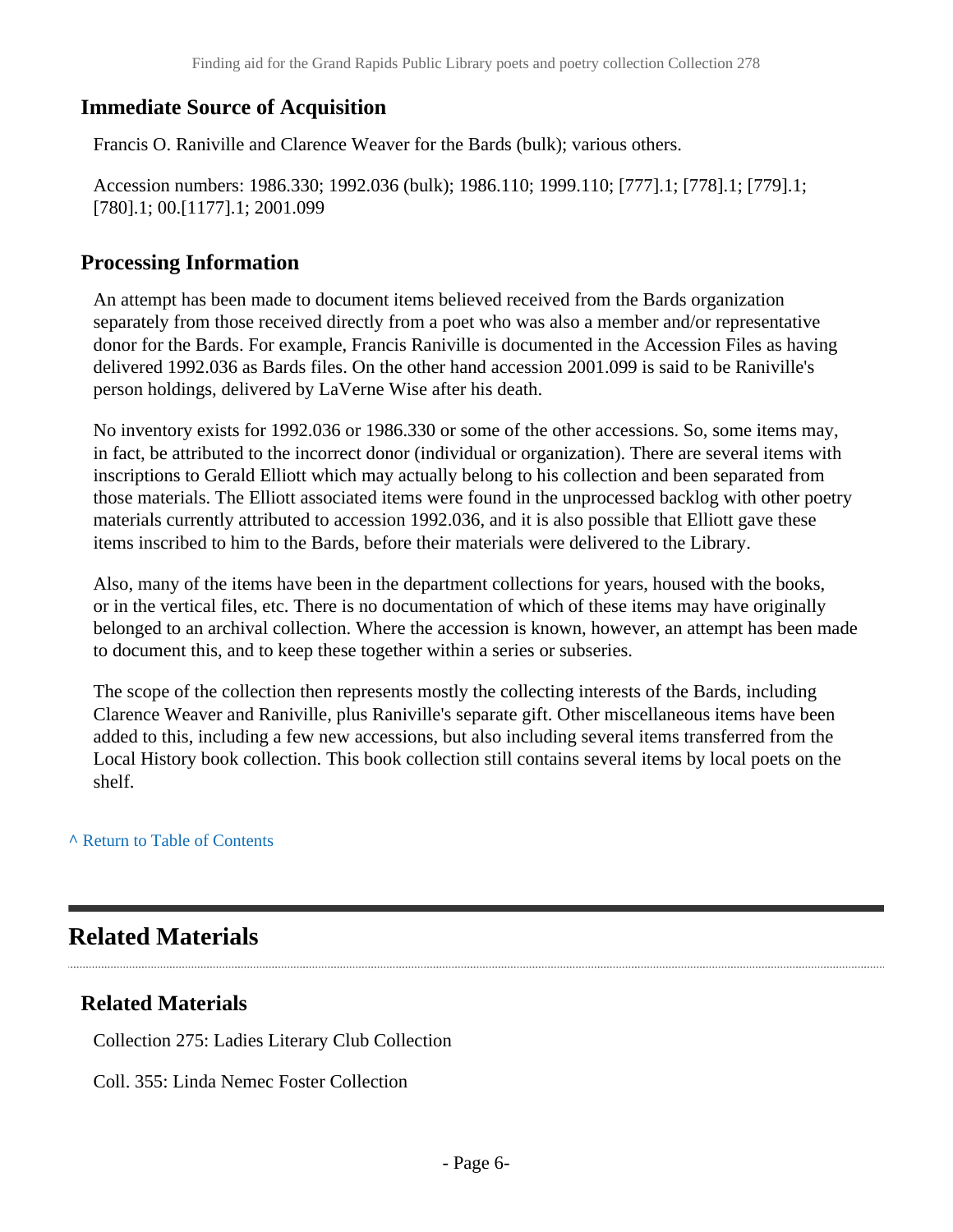Coll. 331: Shakespeare Club of Grand Rapids Collection. Includes: "Shakespeariana Twenty Years Ago" by Sophie Bingham Buchanan. It is signed by the author, and was Loraine Prate Immen's own copy, having been received by the Library from her estate. Immen and other early members are referred to in the poem.

See also References to the Bards in Collections 125, Robinson Studio and 178, Lucy and Genevieve Swift Diaries

Coll. 329, Wayne VanderCook Collection, includes early works by his relative Michael Vandercook.

**^** [Return to Table of Contents](#page-1-0)

### <span id="page-6-0"></span>**Controlled Access Headings**

- Poetry -- Michigan -- Grand Rapids -- History
- Poets -- Michigan -- Grand Rapids
- Authors, American -- Michigan
- Grand Rapids (Mich.) -- History
- Bards of Grand Rapids, Michigan

### <span id="page-6-1"></span>**Collection Inventory**

#### <span id="page-6-2"></span>**Series I. Bards.**

#### <span id="page-6-3"></span>**Subseries A. Scrapbooks**

#### **General**

All Scrapbooks in Boxes 1 & 2 compiled by Francis O. Raniville

#### **History of the Bards of Grand Rapids, Mi. / by Harry Creswell, et al.**

| <b>Title/Description</b>                  | <b>Instances</b> |
|-------------------------------------------|------------------|
| Book L 1928-1935                          | Box 1            |
| <b>Book I-A. to Nov. 1981</b>             | Box 1            |
| Book II, 1924-1978. Photos from 1948-1967 | Box 1            |
| Book III. 1924, 1949-1962                 | Box 1            |
| Book IV. Various Articles.                | Box 2            |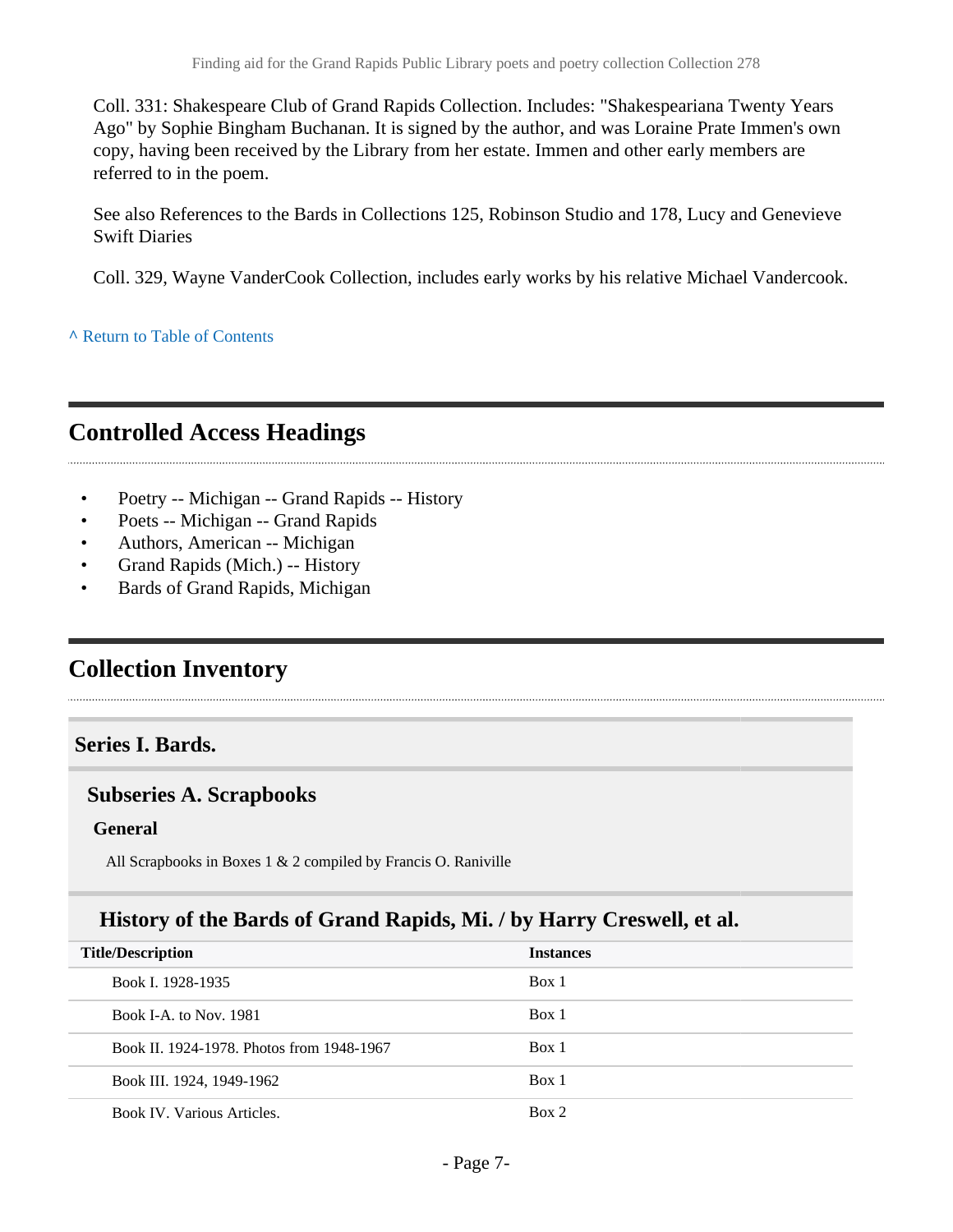#### **Scope and Contents**

Includes Women poets. Enjoying poetry. George Eliot in poetry and other essays.

| Book V. 1941-1977 [sic 1941-1963?]                              | Box 2 |
|-----------------------------------------------------------------|-------|
| Book VI. 1924-1974 Golden Anniversary. 1927; 1969;<br>1970-1978 | Box 1 |
| Book VII. Events from 1928-1979                                 | Box 1 |

### **Bards … Their Poets & Works**

| <b>Title/Description</b> |                                             | <b>Instances</b> |  |
|--------------------------|---------------------------------------------|------------------|--|
|                          | Bards  Their Poets & Works. v. I, Oct. 1981 | Box 2            |  |
|                          | <b>Scope and Contents</b>                   |                  |  |
|                          | <b>Includes:</b>                            |                  |  |
| 1                        | Harry Lincoln Creswell                      |                  |  |
| $\overline{c}$           | Margaret Du Monday                          |                  |  |
| 3                        | Eva Jane McCann                             |                  |  |
| 4                        | Mrs. Cowann                                 |                  |  |
| 5                        | Edith VerSluis                              |                  |  |
| 6                        | Myrtle Koon Cherryman                       |                  |  |
| 7                        | E. Porter mcCan                             |                  |  |
| 8                        | <b>Bessie Hoogesteger</b>                   |                  |  |
| 9                        | Letta Thomas                                |                  |  |
| 10                       | M.L. Royce                                  |                  |  |
| 11                       | Henrietta Barr                              |                  |  |
| 12                       | Tom R. Newell                               |                  |  |
| 13                       | Freda A. Peterson                           |                  |  |
| 14                       | James Flexner                               |                  |  |
| 15                       | Katharine Kosmak                            |                  |  |
| 16                       | Wynne Fairfield                             |                  |  |
| 17                       | W.H. Barlow                                 |                  |  |
| 18                       | Marry E. Dorris                             |                  |  |
| 19                       | Roland A. Beens                             |                  |  |
| 20                       | Elizabeth Davis Clingman                    |                  |  |
| 21                       | Charles R. Angell                           |                  |  |
| 22                       | Clarence L. Weaver                          |                  |  |
|                          | Bards  Their Poets & Works. v. II           | Box 1            |  |

#### **Scope and Contents**

#### **Includes:**

- 1 Ann Van Rein
- 2 Letta Thomas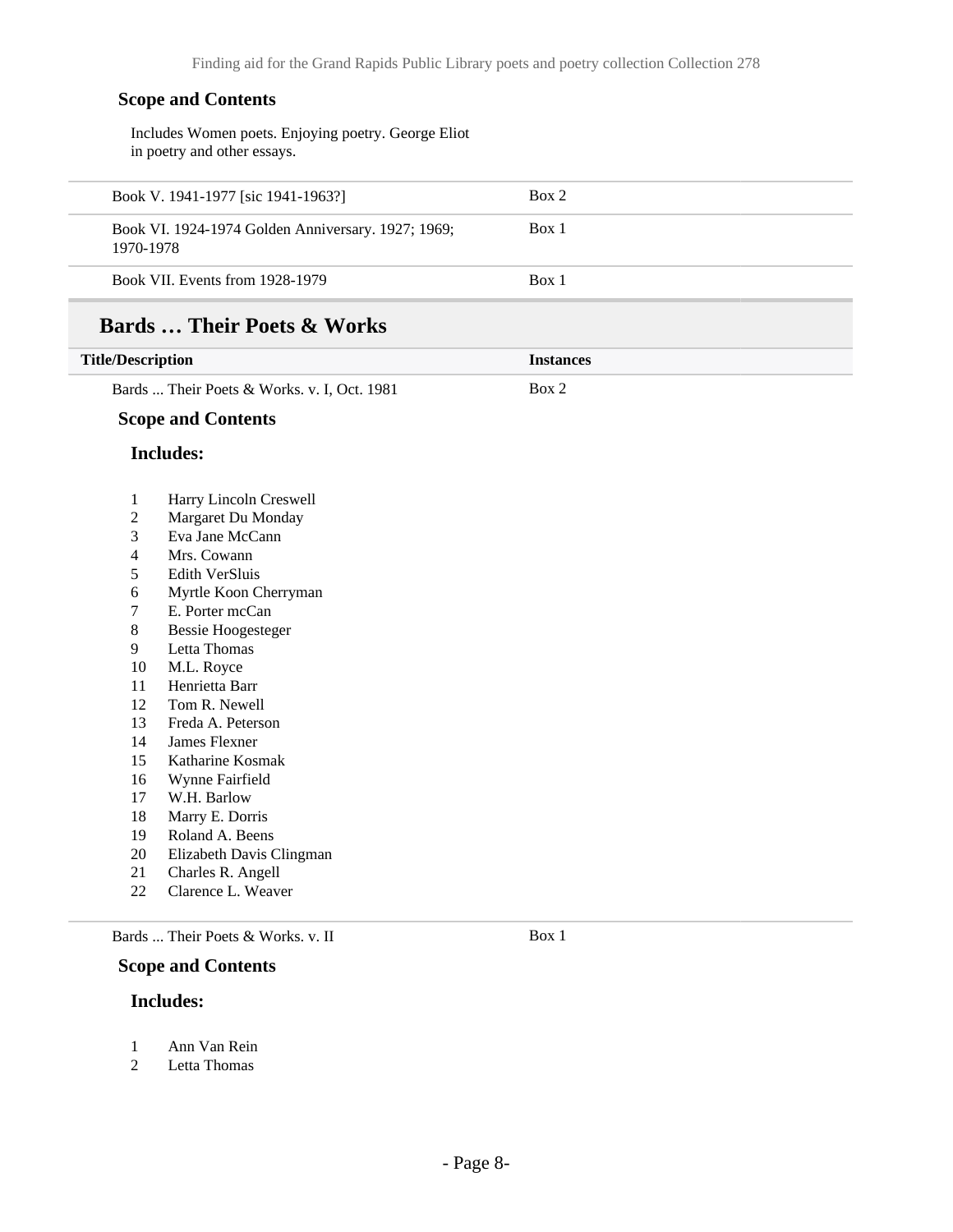Finding aid for the Grand Rapids Public Library poets and poetry collection Collection 278

3 Clarence L. Weaver

#### <span id="page-8-0"></span>**Subseries B. Publications.**

#### **The Bard's Book**

| <b>Title/Description</b>                                                                                                                                                                                                             | <b>Instances</b> |           |
|--------------------------------------------------------------------------------------------------------------------------------------------------------------------------------------------------------------------------------------|------------------|-----------|
| The Bard's book: an anthology, selected from the work of a<br>writers' club of Grand Rapids, Michigan. 1927. [1992.036]<br>- Accession no. not found on item. Inscription front flyleaf,<br>1942.                                    | $Box$ 3          | Folder 31 |
| The Bard's book: an anthology, selected from the work of a<br>writers' club of Grand Rapids, Michigan. 1927. [1999.110]<br>- Accession no. not found on item. Inscription on title page.<br>Bookplate, 1924 date inside front cover. | $Box$ 3          | Folder 32 |

### **The Bards' Book. GR : Claude Pell Printing & Publishing, 1952.**

<span id="page-8-1"></span>

| <b>Title/Description</b>                                                          | <b>Instances</b> |                     |
|-----------------------------------------------------------------------------------|------------------|---------------------|
| c. 1 Formerly 811.5.B236:2. Has discard stamp                                     | Box 3            | Folder 33           |
| c. 2 The Bards Book, 1952. [1992.036]                                             | Box 3            | Folder 34           |
| c. 3 Formerly MKG811.B23:2 c.1. 00.[3711].1                                       | Box 3            | Folder 35           |
| <b>Unprocessed</b>                                                                |                  |                     |
| <b>Title/Description</b>                                                          | <b>Instances</b> |                     |
| Unprocessed. Duplicate Poems.                                                     | Box 2.5          |                     |
| <b>Subseries C. Records</b>                                                       |                  |                     |
| <b>Title/Description</b>                                                          | <b>Instances</b> |                     |
| Secretary Notes, 1950-1958                                                        | $Box$ 3          | Folder 0.5          |
| <b>Files</b>                                                                      |                  |                     |
| <b>Title/Description</b>                                                          | <b>Instances</b> |                     |
| Philip R. Whitaker, Apr. 7, 1949, RE poetry prizes                                | Box 3            | Folder 1            |
| Five standards for judging poetry by Dr. C.N. Wenger.                             | Box 3            | Folder <sub>2</sub> |
| Radio Broadcast. Mrs. Walter O. Rebentisch                                        | Box 3            | Folder 3            |
| Continuity. Standard Program library. "Concert master" no. 3,<br>May 6, 1946 week | Box 3            | Folder 4            |
| Gertrude and Janet Weaver. A Program of Children's Poetry<br>Dec. 30, 1947 $(3)$  | Box 3            | Folder 5            |
| Essays by Bessie Hoogesteger. Personalities                                       | Box 3            | Folder <sub>6</sub> |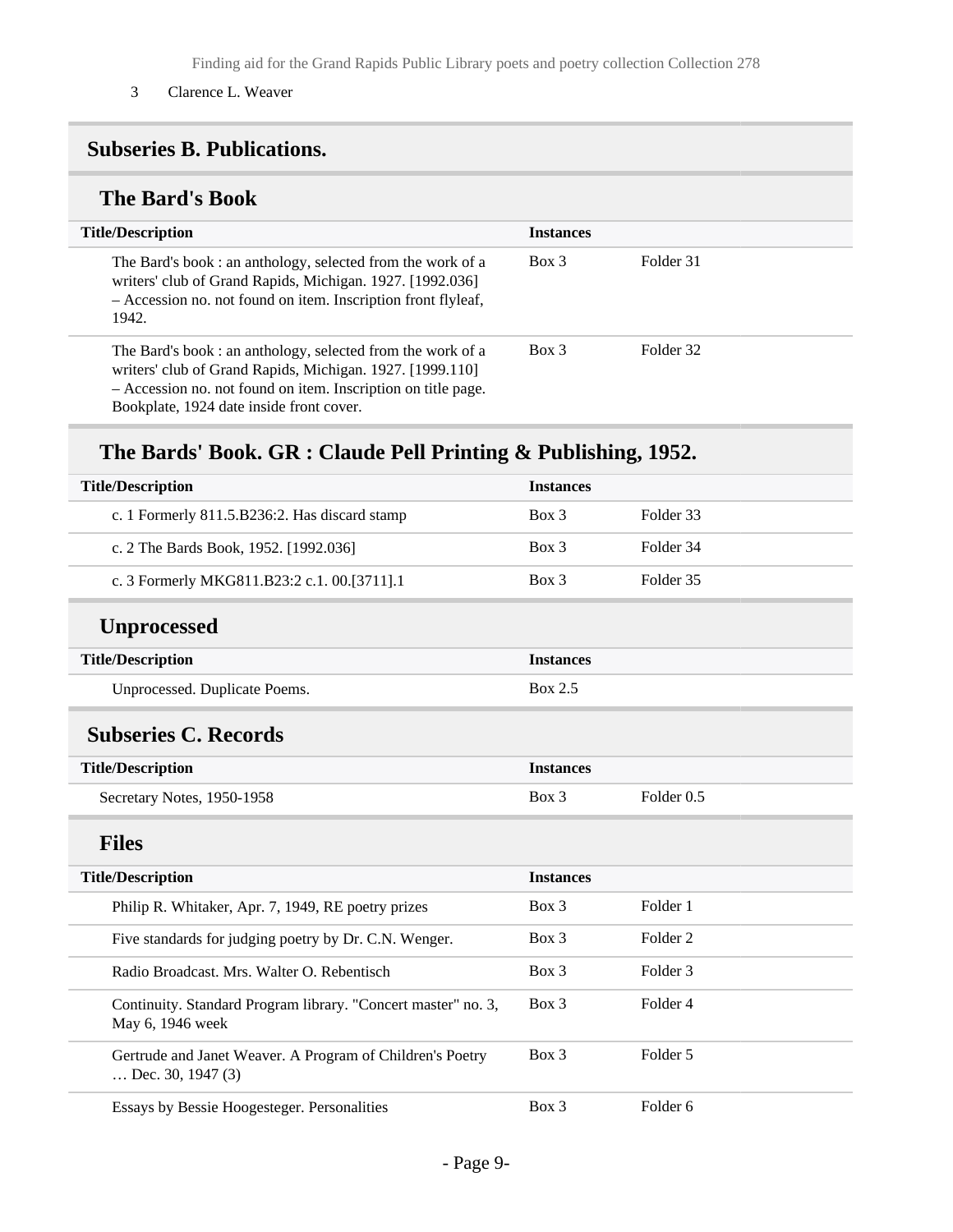| Pagan or Christian            | $Box$ 3 | Folder 7  |
|-------------------------------|---------|-----------|
| We Remember                   | $Box$ 3 | Folder 8  |
| Promise                       | $Box$ 3 | Folder 9  |
| "Spot News" $\ldots$ pgs. 3-8 | Box 3   | Folder 10 |
| "Bards"  pgs. 3-13            | $Box$ 3 | Folder 11 |

### **Miscellaneous.**

| <b>Title/Description</b>                                                                                                                        | <b>Instances</b> |           |
|-------------------------------------------------------------------------------------------------------------------------------------------------|------------------|-----------|
| GR Symphony program, Dec. 19, 1947. Symphonic poem<br>"Piet Hein"                                                                               | Box 3            | Folder 12 |
| Kalamazoo College Alumni Citations, Jan. 13, 1951                                                                                               | $Box\ 3$         | Folder 12 |
| Michigan Small Press Exhibition, Feb. 1975. Detroit.                                                                                            | $Box$ 3          | Folder 12 |
| James DeMeester student poems, Harrison Park Elementary<br>School, via H.H. Hall.                                                               | Box 3            | Folder 13 |
| Correspondence. Flyer. From Poetry Society of Cincinnati,<br>or Ohio Valley Poetry Society, Mary MacMillan to Harry<br>Creswell. Mar. 12, 1928. | $Box$ 3          | Folder 14 |
| Poems of Vivian Gezan, submitted to Judge Creswell. Dec.<br>14, 1930.                                                                           | Box 3            | Folder 15 |
| Above the Waves / Stella Richmond Hill. To Judge & Mrs.<br>Creswell, n.d.                                                                       | $Box$ 3          | Folder 16 |
| Florence Vernon Venable Poems                                                                                                                   | Box 3            | Folder 17 |
| Charles R. Angell to Judge Creswell On GR Press letterhead.<br>July 15, 1924 (2 pgs.)                                                           | $Box$ 3          | Folder 18 |
| People vs. Tom. The Piper's Son (3 pgs.)                                                                                                        | Box 3            | Folder 18 |

### **John Cowher Powys to Judge Creswell.**

| <b>Title/Description</b>          | <b>Instances</b> |           |
|-----------------------------------|------------------|-----------|
| Hotel Imperial stationary, Nov. 8 | $Box\ 3$         | Folder 19 |
| Via Lee Keedick Bureau, Dec. 23   | $Box$ 3          | Folder 19 |
| Via Lee Keedick Bureau, n.d.      | $Box$ 3          | Folder 19 |

### **John Francis Glynn to Mrs. H.L. Creswell**

| <b>Title/Description</b>                     | <b>Instances</b> |           |
|----------------------------------------------|------------------|-----------|
| Postcard, Apr. 28, 1947.                     | $Box$ 3          | Folder 20 |
| Women's City Club of Grand Rapids stationary | $Box$ 3          | Folder 20 |
| Ladies Literary Club (4 pgs.)                | $Box$ 3          | Folder 20 |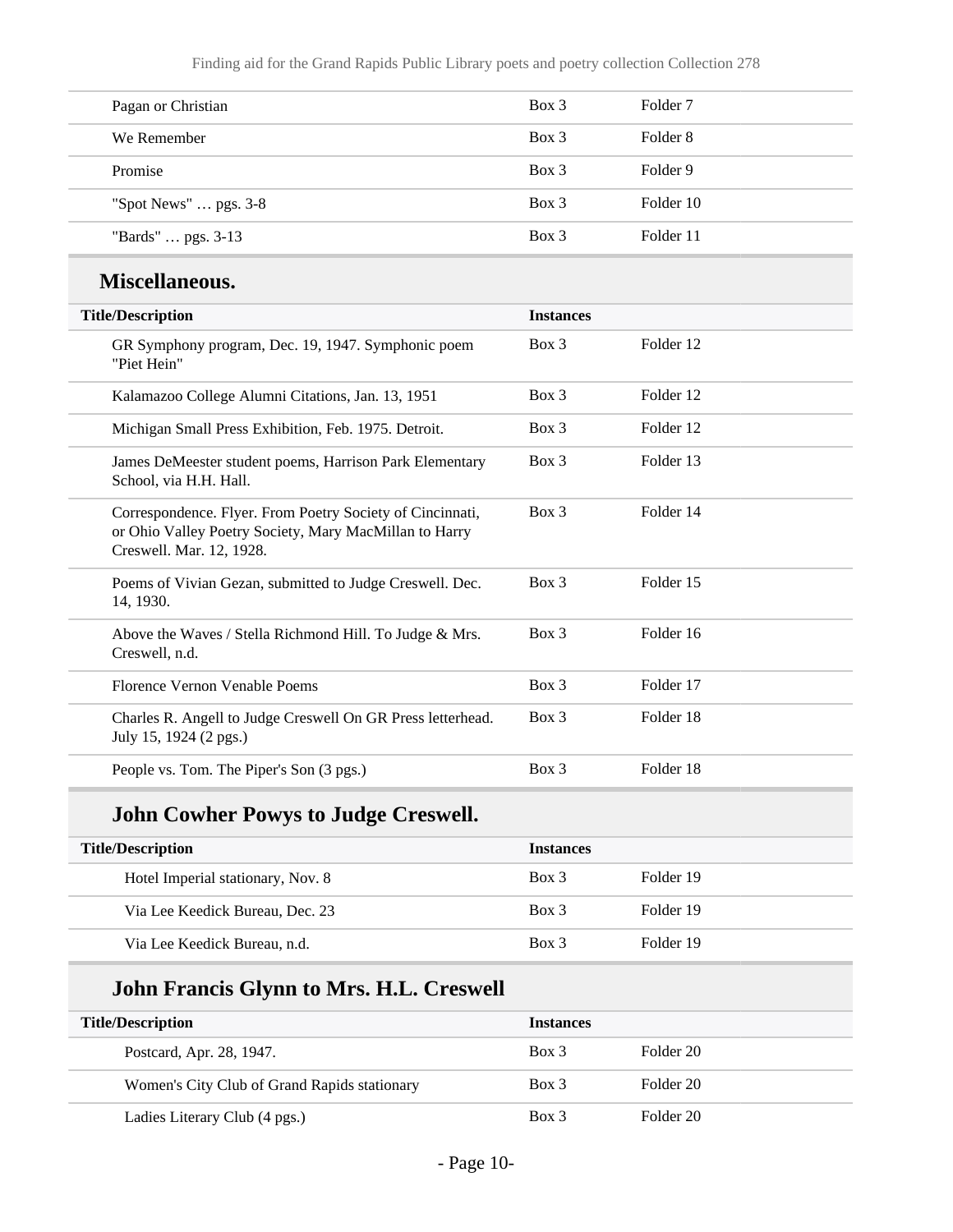| The Dying Convict's Reverie. Jackson Prison Episode. By<br>Glynn.             | Box 3   | Folder 20            |  |
|-------------------------------------------------------------------------------|---------|----------------------|--|
| Undated publ.                                                                 | Box 3   | Folder <sub>20</sub> |  |
| Also, John Francis Glynn to Mr. Creswell                                      | Box 3   | Folder <sub>20</sub> |  |
| "Often I quite forget that I am an Ex-Con. " -moved<br>from following folder. | Box 3   | Folder 20            |  |
| Correspondence. Letta Thomas to Mrs. Creswell. Feb. 23,<br>1948.              | Box 3   | Folder <sub>21</sub> |  |
| Correspondence from Myrtle Koon Cherryman, Feb. 22, to<br>"Dear               | Box 3   | Folder 21            |  |
| Friend". Typed copy.                                                          | Box 3   | Folder 21            |  |
| Poem "Character Sketch" for H.L.C. / Myrtle Koon<br>Cherryman.                | Box 3   | Folder 21            |  |
| Correspondence from Elenora Pike, Feb. 1948, to ? Typed<br>copy.              | Box 3   | Folder 21            |  |
| Notes concerning the Founding of the "The Bards" / by<br>Cordelia M.          | Box 3   | Folder 21            |  |
| Creswell. N.d.                                                                | Box 3   | Folder 21            |  |
| Poem. Rose Petals. "Pres. Bard" "4". Author unidentified.                     | Box 3   | Folder 21            |  |
| Envelop from Mrs. Creswell to Mrs. Chas. S. MacDonald.                        | Box 3   | Folder 21            |  |
| Music: "We are the Bards $=$ to the Bards" / Genevieve Swift.                 | Box 5.5 |                      |  |
| Processing Information:                                                       |         |                      |  |
| <b>Processing Information</b>                                                 |         |                      |  |

Moved from Box 3 to oversized 6/13/2007

### <span id="page-10-0"></span>**Subseries D. Programs/Calendars/Yearbooks, 1928-1983**

#### Processing Information: **Processing Information**

Formerly MKG374.2.B23. The bulk transferred and processed ca. 2001, 00.[1340]. To 00.[1351].1, with additional items found & transferred, 4/6/2005. Other items may have come from unknown accessions found during preparation for the first move.

| <b>Title/Description</b> | <b>Instances</b> |           |
|--------------------------|------------------|-----------|
| 1928/1929 (2)            | $Box$ 3          | Folder 23 |
| 1929/1930                | $Box$ 3          |           |
| Processing Information:  |                  |           |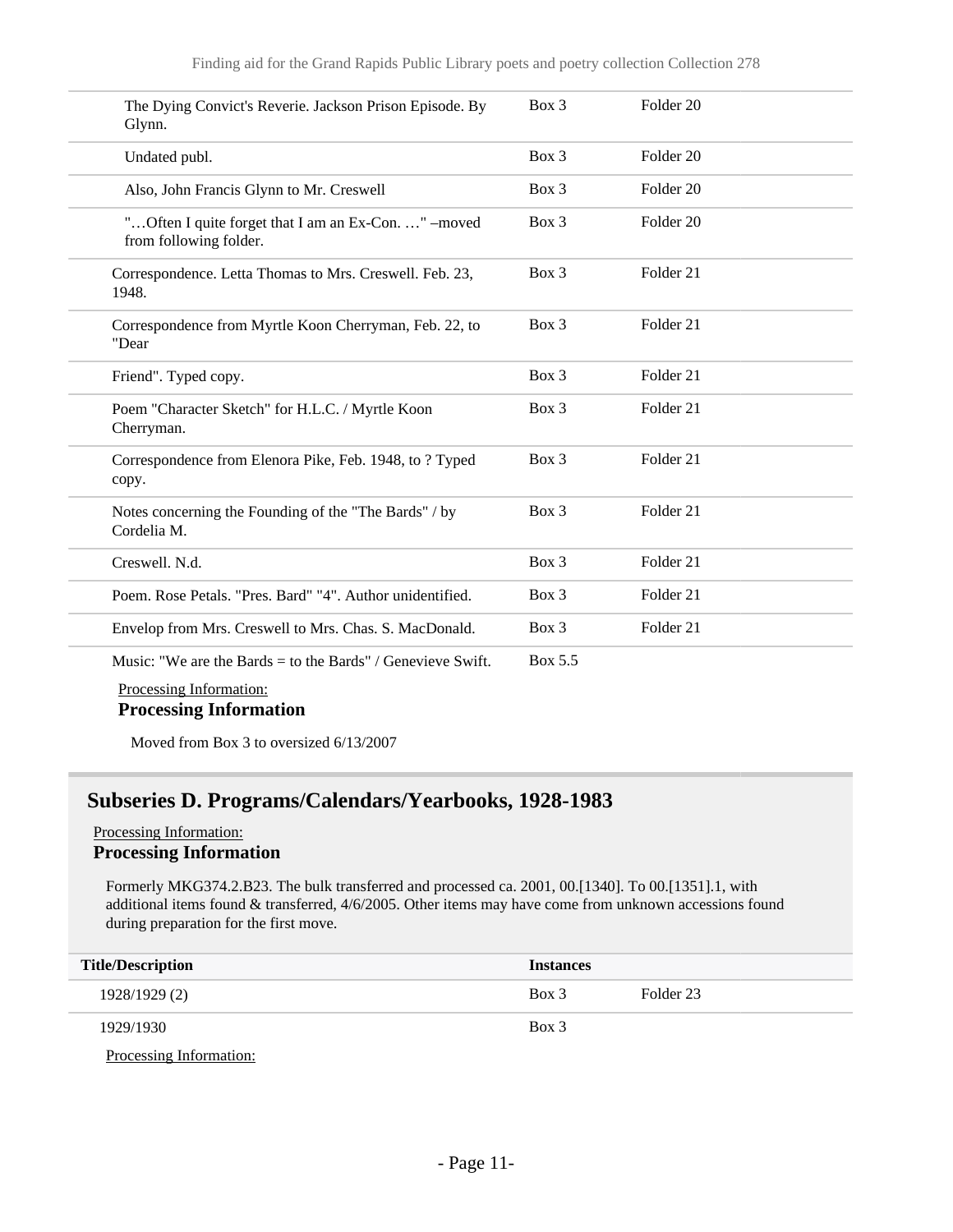#### **Processing Information**

Folder not found, 6/13/2007. Took item from Box 2.5 UP. One copy only.

| 1930/1931                                                           | Box 3 | Folder 23.5          |
|---------------------------------------------------------------------|-------|----------------------|
| 1931/1932 (2)                                                       | Box 3 | Folder 23.5          |
| 1932/1933                                                           | Box 3 | Folder 23.5          |
| 1933/1934                                                           | Box 3 | Folder 23.5          |
| 1934/1935                                                           | Box 3 | Folder 23.5          |
| 1937/1938                                                           | Box 3 | Folder 23.5          |
| 1938/1939                                                           | Box 3 | Folder 23.5          |
| 1939/1940 (2)                                                       | Box 3 | Folder 23.5          |
| 1939/1940. 00.[1340].1                                              | Box 3 | Folder 23.5          |
| 1930's Duplicates in library binders. Years<br>1933/1934-1938/1939. | Box 3 | Folder 23.6          |
| 1940/1941                                                           | Box 3 | Folder 24            |
| 1941/1942                                                           | Box 3 | Folder 24            |
| 1942/1943                                                           | Box 3 | Folder 24            |
| 1943/1944 (2)                                                       | Box 3 | Folder 24            |
| 1944/1945                                                           | Box 3 | Folder 24            |
| 1944/1945 00.[1341].1                                               | Box 3 | Folder 24            |
| 1945/1946                                                           | Box 3 | Folder 24            |
| 1946/1947 (2)                                                       | Box 3 | Folder 24            |
| 1947/1948 (2)                                                       | Box 3 | Folder 24            |
| 1948/1949                                                           | Box 3 | Folder 24            |
| 1949/1950 (2)                                                       | Box 3 | Folder 24            |
| 1940's Duplicates in library binders. Years<br>1940/1941-1946/1947. | Box 3 | Folder 24.5          |
| 1950/1951                                                           | Box 3 | Folder 25            |
| 1951/1952.00.[3675].2                                               | Box 3 | Folder 25            |
| 1952/1953                                                           | Box 3 | Folder 25            |
| 1953/1954 (3)                                                       | Box 3 | Folder 25            |
| 1954/1955                                                           | Box 3 | Folder <sub>25</sub> |
| 1955/1956(2)                                                        | Box 3 | Folder 25            |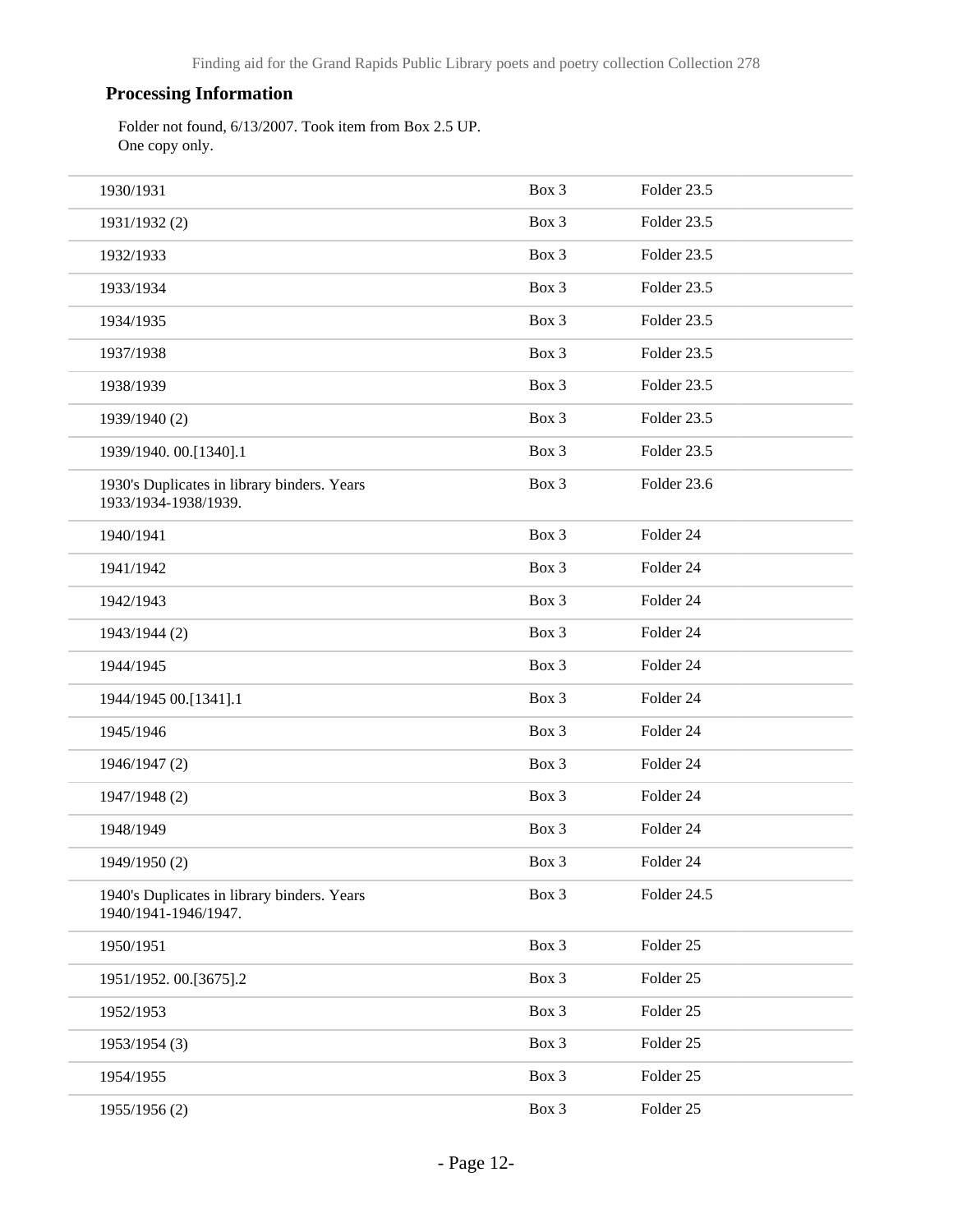| 1956/1957<br>1957/1958<br>1958/1959 (2)<br>1959/1960<br>1960/1961<br>1961/1962<br>1962/1963 (2) | Box 3<br>Box 3<br>Box 3<br>Box 3<br>Box 3 | Folder <sub>25</sub><br>Folder <sub>25</sub><br>Folder <sub>25</sub> |
|-------------------------------------------------------------------------------------------------|-------------------------------------------|----------------------------------------------------------------------|
|                                                                                                 |                                           |                                                                      |
|                                                                                                 |                                           |                                                                      |
|                                                                                                 |                                           |                                                                      |
|                                                                                                 |                                           | Folder <sub>25</sub>                                                 |
|                                                                                                 |                                           | Folder 26                                                            |
|                                                                                                 | Box 3                                     | Folder 26                                                            |
|                                                                                                 | Box 3                                     | Folder 26                                                            |
| 1963/1964                                                                                       | Box 3                                     | Folder 26                                                            |
| 1964/1965 (2)                                                                                   | Box 3                                     | Folder 26                                                            |
| 1965/1966                                                                                       | Box 3                                     | Folder 26                                                            |
| Processing Information:                                                                         |                                           |                                                                      |
| <b>Processing Information</b>                                                                   |                                           |                                                                      |
| Added from Box 2.5. Back torn off. 6/13/2007                                                    |                                           |                                                                      |
| 1966/1967                                                                                       | Box 3                                     | Folder 26                                                            |
| Related Materials:                                                                              |                                           |                                                                      |
| <b>Related Materials</b>                                                                        |                                           |                                                                      |
|                                                                                                 |                                           |                                                                      |
|                                                                                                 |                                           |                                                                      |
| See 278-3-30 for spiral bound w other misc. items.                                              |                                           |                                                                      |
| 1968/1969                                                                                       | Box 3                                     | Folder 26                                                            |
| 1969/1970 (2)                                                                                   | Box 3                                     | Folder 26                                                            |
| 1970/1971                                                                                       | Box 3                                     | Folder 27                                                            |
|                                                                                                 |                                           |                                                                      |
|                                                                                                 |                                           |                                                                      |
| 1971/1972                                                                                       | Box 3                                     | Folder 27                                                            |
| 1972/1973                                                                                       | Box 3                                     | Folder 27                                                            |
| 1973/1974                                                                                       | Box 3                                     | Folder 27                                                            |
| 1974/1975                                                                                       | Box 3                                     | Folder 27<br>Folder 27                                               |
| 1975/1976                                                                                       | Box 3                                     |                                                                      |
| 1976/1977                                                                                       | Box 3                                     | Folder 27                                                            |
| 1977/1978                                                                                       | Box 3                                     | Folder 27                                                            |
| 1978/1979                                                                                       | Box 3                                     | Folder 27                                                            |
| 1979/1980<br>1981/1982                                                                          | Box 3<br>Box 3                            | Folder 27<br>Folder 28                                               |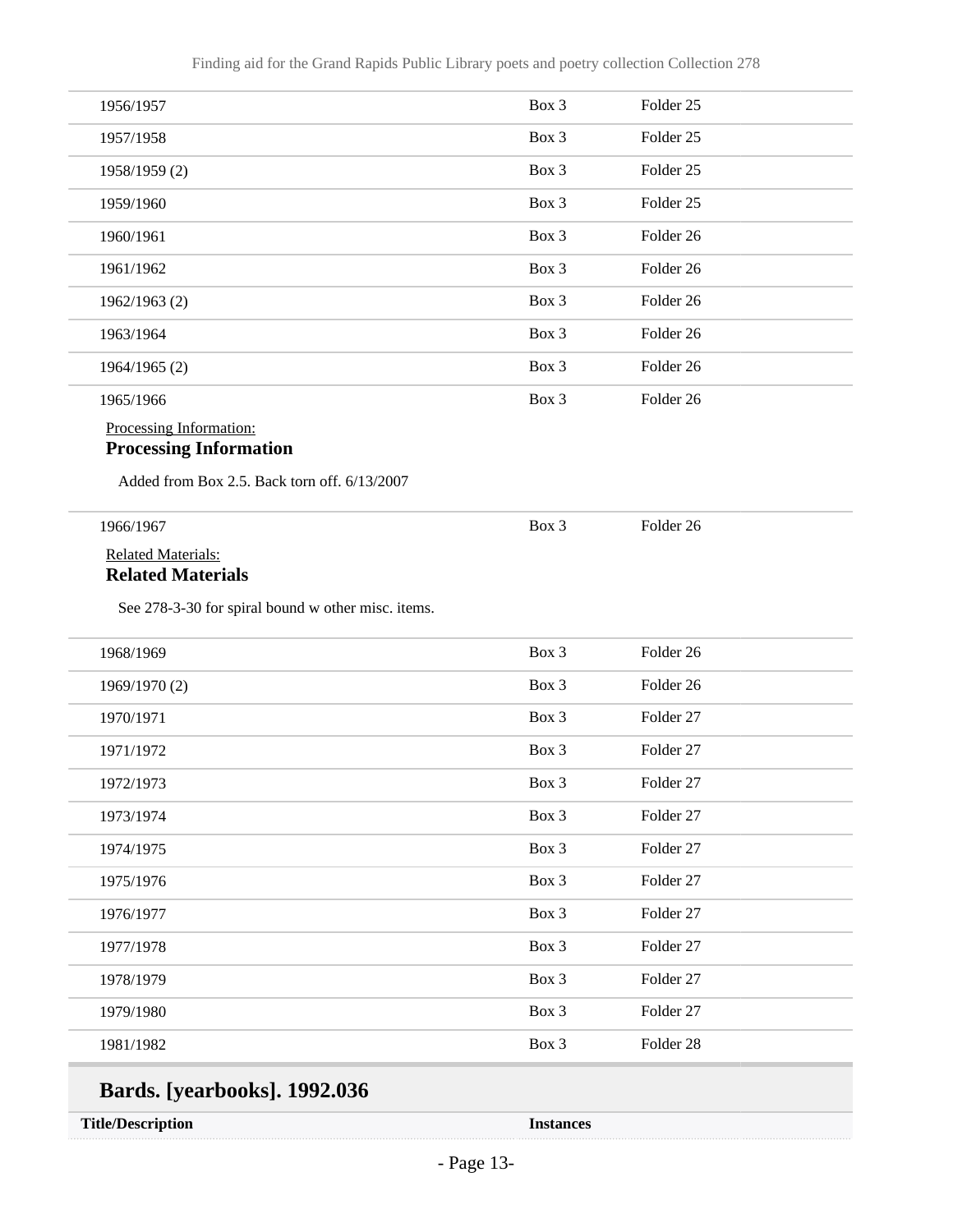Finding aid for the Grand Rapids Public Library poets and poetry collection Collection 278

| Bards, yearbook, 1963-1964                                                    | Box 7   |           |  |
|-------------------------------------------------------------------------------|---------|-----------|--|
| Bards, yearbook, 1966-1967                                                    | Box 7   |           |  |
| Bards, yearbook, 1967-1968                                                    | Box 7   |           |  |
| Bards, yearbook, 1968-1969                                                    | Box 7   |           |  |
| Bards, yearbook, 1969-1970                                                    | Box 7   |           |  |
| Bards, yearbook, 1970-1971                                                    | Box 7   |           |  |
| Bards, yearbook, 1971-1972                                                    | Box 7   |           |  |
| Bards, yearbook, 1979-1980                                                    | Box 7   |           |  |
| Bards, yearbook, 1980-1981                                                    | Box 7   |           |  |
| Bards, yearbook, 1981-1982                                                    | Box 7   |           |  |
| Bards, yearbook, 1982-1983                                                    | Box 7   |           |  |
| Misc. Program / Yearbook Duplicates from 00.[3675].x                          | Box 3   | Folder 29 |  |
| $1962/63 - 1966/67$ Duplicates, spiral bound as one item. 00.<br>$[3679]$ .1  | Box 3   | Folder 30 |  |
| Unprocessed. Duplicate Calendars/Yearbooks + duplicate<br>poems & other misc. | Box 2.5 |           |  |

### <span id="page-13-0"></span>**Subseries E. Poetry. Bards or Mixed Accessions.**

### **Works of Individual Poets**

### **Creswell, Harry Lincoln**

| <b>Title/Description</b>                                                                                                      | <b>Instances</b> |          |
|-------------------------------------------------------------------------------------------------------------------------------|------------------|----------|
| Legends of the Christ Child and other Poems; EGA : Mrs.<br>L. Charles Rowley, ca. 1924-1926. Gift of Mrs. Rowley.             | Box 4            | Folder 1 |
| Legends of the Christ Child and other Poems. Creswell's<br>copy First copy typed by Edice Hodge. Given to Bards, May<br>1928. | Box 4            | Folder 2 |
| Ford, Virginia.                                                                                                               |                  |          |
| <b>Title/Description</b>                                                                                                      | <b>Instances</b> |          |
| Poems                                                                                                                         | Box 4            | Folder 3 |
| <b>Holcomb, John Newell</b>                                                                                                   |                  |          |
| <b>Title/Description</b>                                                                                                      | <b>Instances</b> |          |
| What is Dying?                                                                                                                | Box 4            | Folder 4 |
|                                                                                                                               |                  |          |

### **Holmes, A.H.**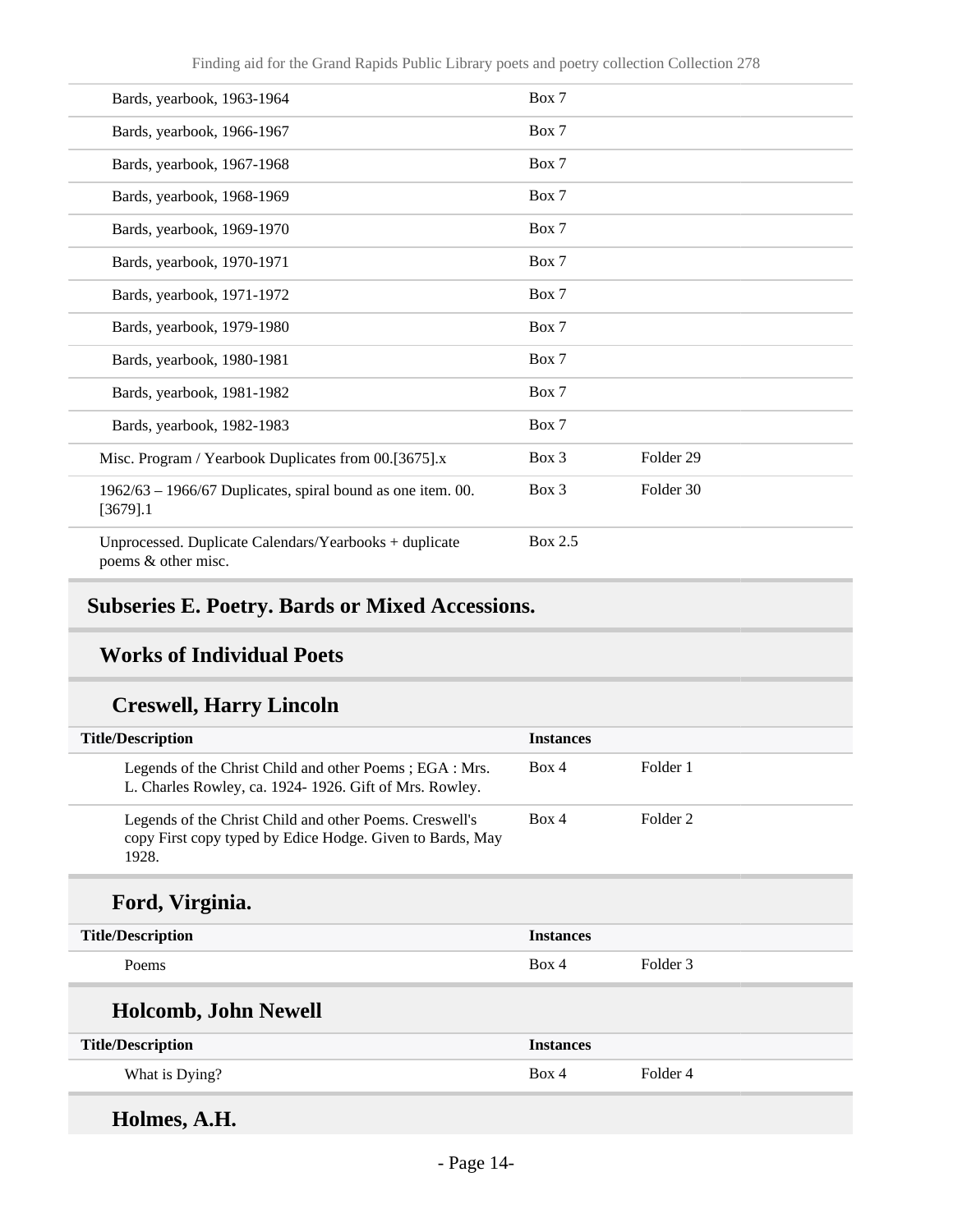| <b>Title/Description</b>   | <b>Instances</b> |          |
|----------------------------|------------------|----------|
| Bards' Club, Jan. 27, 1925 | Box 4            | Folder 5 |
| Michigan, '32              | Box 4            | Folder 5 |

### **Klys, Elizabeth Noreen**

| <b>Title/Description</b>                                                                                                                                                    | <b>Instances</b> |                     |  |
|-----------------------------------------------------------------------------------------------------------------------------------------------------------------------------|------------------|---------------------|--|
| Obituary, GR Press, May 11, 1944. Photocopy.                                                                                                                                | Box 4            | Folder 6            |  |
| Common Things / by Elizabeth Klyse [sic, Klys], n.d.<br>inscribed by the author 00.[1972].1                                                                                 | Box 4            | Folder <sub>7</sub> |  |
| Klysics / by Elizabeth Klys. Legal Blank Co., 1936 00.<br>$[1973]$ .1                                                                                                       | Box 4            | Folder 8            |  |
| Michigan : Strands of lacey bearded moss  / Elizabeth<br>Klys, n.d. Probably in her hand. "Marcia Jane Smith"--<br>former owner?, upper left corner of 1st page 00.[1971].1 | Box 4            | Folder 9            |  |
| Michigan: Rambling 'round Michigan in Rhyme / by<br>Elizabeth Klys. Legal Blank Co., 1936. 00.[1974].1 [same<br>poem as 00.[1971].1                                         | Box 4            | Folder 10           |  |
| The Old Tower Clock. Written on verso of photo print of<br>Monroe Ave. toward the Pantlind, showing the clock atop<br>the building at Monroe $\&$ Pearl. 00. [1970].1       | Box 4            | Folder 11           |  |
| Poems [Small orange notebook]; Poetry and Photo                                                                                                                             | Box 4            | Folder<br>12-12.5   |  |

### **Knox, Ethel Louise.**

| <b>Title/Description</b> | <i><u><b>Instances</b></u></i> |           |
|--------------------------|--------------------------------|-----------|
| The Sea Laughs, c. 1940. | Box 4                          | Folder 13 |

### **McCann, E. Portner**

| <b>Title/Description</b>                                                                                              | <b>Instances</b> |           |
|-----------------------------------------------------------------------------------------------------------------------|------------------|-----------|
| The Transmuter and other Poems. [Typed, on medium 3-<br>hole punched paper                                            | Box 4            | Folder 14 |
| The Transmuter and other Poems. [Typed, on small 6-hole<br>punched paper                                              | Box 4            | Folder 15 |
| Poems and Miscellaneous Articles [Typed, on $8\frac{1}{2} \times 11$ , 2-<br>hole punched paper                       | Box 4            | Folder 16 |
| Quotable Quotes / by Various authors ; Kaleidoscope / by e.<br>Portner McCann. [Typed, on small 6-hole punched paper] | Box 4            | Folder 17 |

# **Raniville, Francis**

| <b>Title/Description</b> |  |
|--------------------------|--|
|--------------------------|--|

**Instances**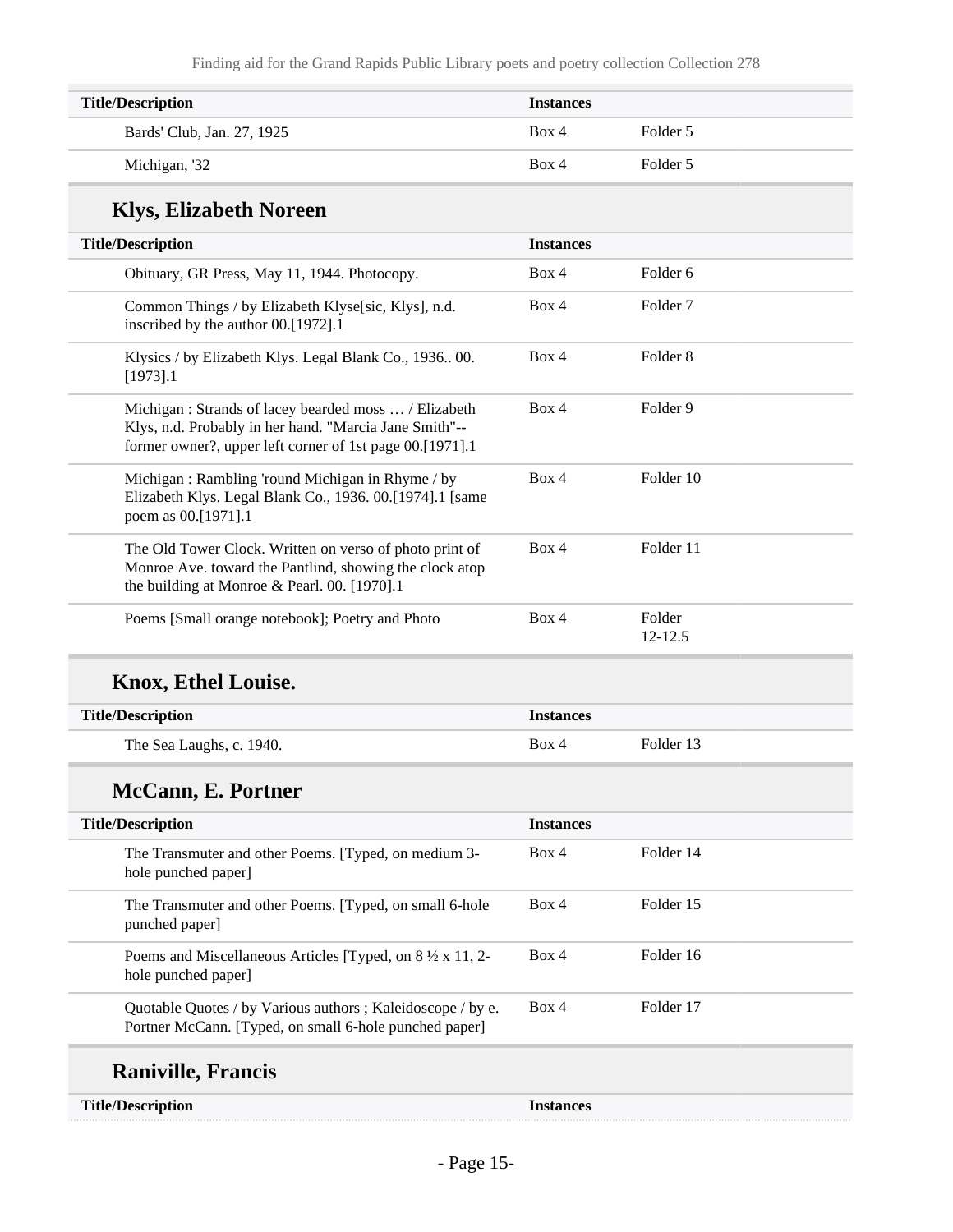|   | Poems. J & C Transcripts, c. 1981                                                                   | Box 4 | Folder 18 |
|---|-----------------------------------------------------------------------------------------------------|-------|-----------|
|   | <b>Scope and Contents</b>                                                                           |       |           |
|   | <b>Included Works</b>                                                                               |       |           |
| 1 | P. 36 In: Haiku Highlights and other short<br>poems, v. 6, no. 4, July-Aug, 1969. [serial]          |       |           |
| 2 | P. 20 In: Haiku West, v. 3, no. 1, July 1969<br>[serial]                                            |       |           |
| 3 | P. 69,74 In: Parnassus Magazine for writers of<br>poetry and prose. v. 5, no. 2, Fall 1981 [serial] |       |           |

### **Vanderveld, Arthur**

| <b>Title/Description</b>                                                                                                                                                                                                         | <b>Instances</b> |           |
|----------------------------------------------------------------------------------------------------------------------------------------------------------------------------------------------------------------------------------|------------------|-----------|
| Bits of This and That from Here and There. [pgs. 1-16]<br>presumed to be by Vanderveld. Pgs. 17-18, by the authors<br>named] Accompanied by: Listen, World! : a prayer / by<br>Elsie Robinson. Chicago: Charles W. McGuire. N.d. | Box 4            | Folder 19 |

## **Weaver, Clarence**

| <b>Title/Description</b>                                                                           | <b>Instances</b> |           |
|----------------------------------------------------------------------------------------------------|------------------|-----------|
| P. 78 In: "Parnassus Magazine for writers of poetry and<br>prose," v. 5, no. 2, Fall 1981 [serial] | Box 4            | Folder 20 |

# **Other publications**

| <b>Title/Description</b>                                                                                                                                                                                                                                 | <b>Instances</b> |                      |  |
|----------------------------------------------------------------------------------------------------------------------------------------------------------------------------------------------------------------------------------------------------------|------------------|----------------------|--|
| Springtime in Ohio: a brochure of poems about Ohio / by<br>Ohioans. Columbus, Ohio: The Quickening Seed, 1939.                                                                                                                                           | Box 4            | Folder 21            |  |
| Contest sponsored by Clarence Lahr Weaver  Inscribed<br>inside front cover: "To Jerry. Thanks for a good afternoon,<br>Clarence(?), June 16, 1980.                                                                                                       | Box 4            | Folder 21            |  |
| Ice Cream, Balloons, and Watermelon Fantasies and other<br>things kids dream about / EGR Friends of the Library,<br>1973.  through a Children's Poetry Workshop sponsored<br>by the East Grand Rapids Library during the summer of<br>1973 00. [5075]. 6 | Box 4            | Folder <sub>22</sub> |  |
| Children's poetry Contest / sponsored by the Grand Rapids<br>Public Library Staff Association in conjunction with the                                                                                                                                    | Box 4            | Folder <sub>23</sub> |  |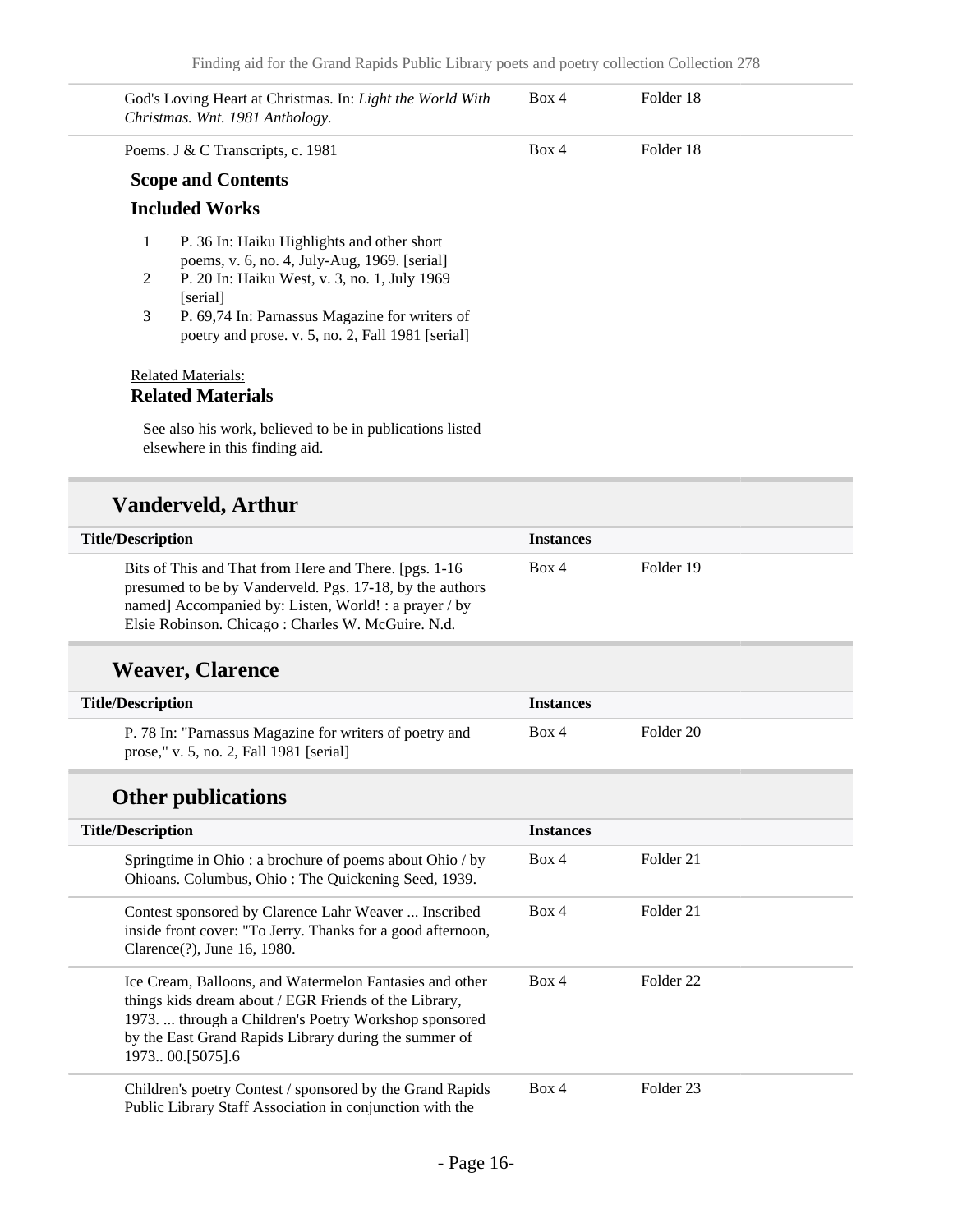Grand Rapids Public Library Centennial year. April 1972. 00.[5075].8

| Creations and Recreations / by The Putnam School Class in<br>Creative Writing. G.R. : YWCA, 1929.                                                                                                                         | Box 4 | Folder 24 |
|---------------------------------------------------------------------------------------------------------------------------------------------------------------------------------------------------------------------------|-------|-----------|
| Centennial of An American Homestead : a historical sketch :<br>the Stoughton-Reeves Manor, 1845-1945 / prepared by<br>Robert L. Reeves, Dorothy Reeves Noddins, Harry E.<br>Reeves. Dec. 30, 1945.                        | Box 4 | Folder 25 |
| Poetry Society of Michigan. [Flyer] n.d. After 1971. These<br>items, found separately or transferred from LH Books,<br>are either part of 1992.036 [Gift of Bards files by Francis<br>Raniville] or the missing 1986.330. | Box 4 | Folder 26 |
|                                                                                                                                                                                                                           |       |           |

#### **Bardic**

| <b>Title/Description</b>                | <b>Instances</b> |
|-----------------------------------------|------------------|
| v. 3, no. 4, Dec. 1962.*                | Box 6            |
| v. 4, #s2-4, June-Dec. $1963*$          | Box 6            |
| v. 8, #4, Dec. $1967*$                  | Box 6            |
| v. 9, #1 & 3-4, Mar, Sept.-Dec. $1968*$ | Box 6            |
| v. 10,#1, Mar. 1969*                    | Box 6            |
| v. 21, Apr.-June, no. 2, 1980.          | Box 7            |

### **Bardic Echoes Brochures. [serial]**

| <b>Title/Description</b>                                                       | <b>Instances</b> |            |  |
|--------------------------------------------------------------------------------|------------------|------------|--|
| Echo VI, 1974. 1992.036                                                        | Box 7            | Folder 1   |  |
| Echo VI, 1974 c. 2. 00. [1950]. 1                                              | Box 7            | Folder 1.5 |  |
| Echo VIII, 1975. 1992.036                                                      | Box 7            | Folder 1.5 |  |
| Echo XIII, 1986. 1992.036                                                      | Box 7            | Folder 1.5 |  |
| Echo XXI, no.2, April-June1980. 1992.036                                       | Box 7            | Folder 2   |  |
| The Bards, 1963-1983                                                           | Box 7            | Folder 3   |  |
| Last Word. (Being Bluebook no. 1.) Being Publications,<br>Grand Rapids. [1971] | Box 7            | Folder 11  |  |

### **Peninsula Poets [serial] / Poetry Society of Michigan. [Clarence Weaver association]**

| Box 7<br>Folder 19<br>v. 36, 1981: 1, 3, 4 |  |
|--------------------------------------------|--|
| Folder 20<br>Box 7<br>v. 37, 1982: 1-4     |  |

v. 38, 1983: 1-2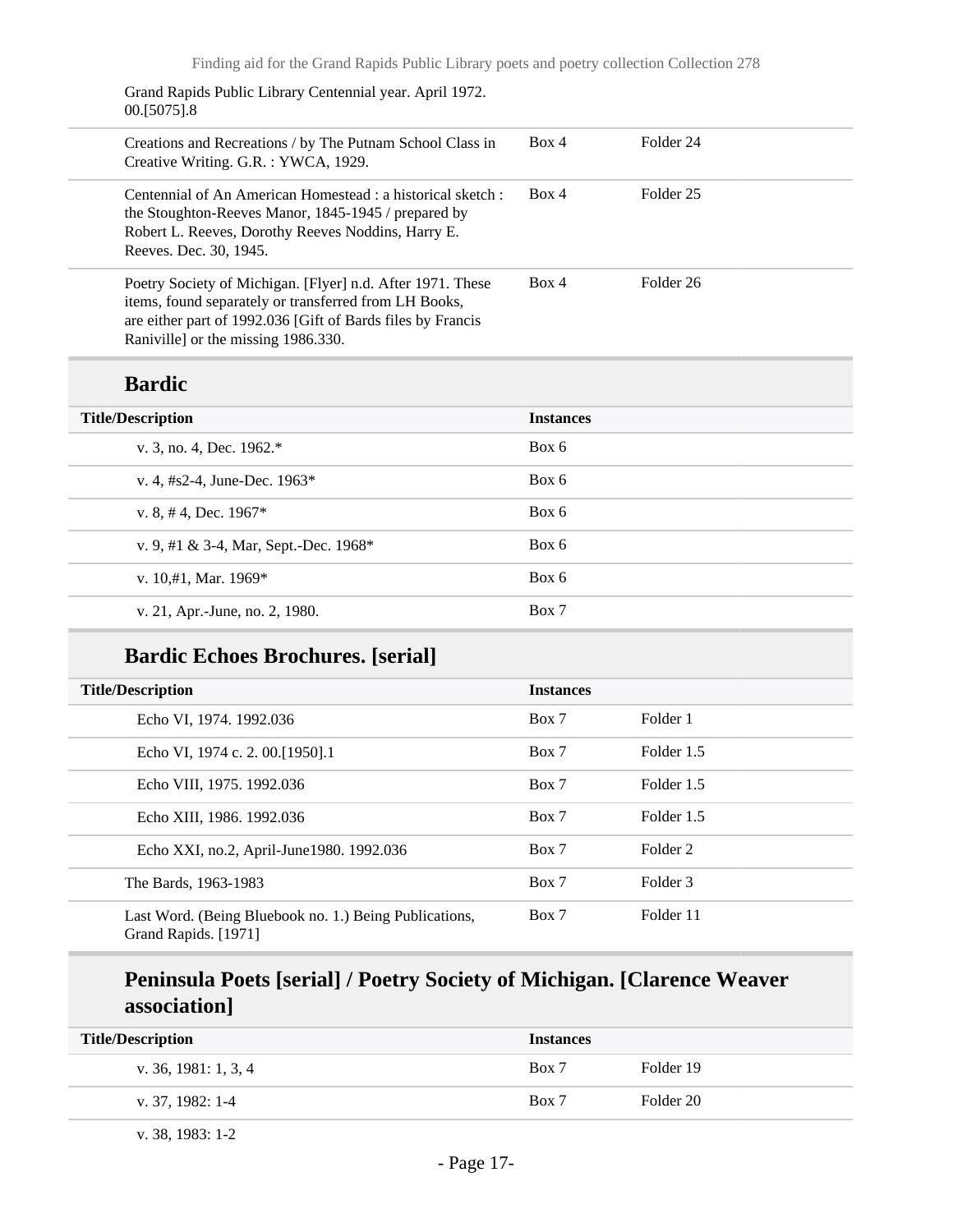|                                                                                                                                                                                        | Box 7            | Folder 21            |
|----------------------------------------------------------------------------------------------------------------------------------------------------------------------------------------|------------------|----------------------|
| v. 39, 1984: 1, 3, 4                                                                                                                                                                   | Box 7            | Folder <sub>22</sub> |
| The Quickening Seed [serial] v. 3, no. 3, Spring 1936.<br>Editor, Clarence Weaver, Columbus, Ohio.                                                                                     | Box 7            | Folder 24            |
| Haiku West.                                                                                                                                                                            |                  |                      |
| <b>Title/Description</b>                                                                                                                                                               | <b>Instances</b> |                      |
| v. 2, no. 1-2, July 1968-Jan. 1969*                                                                                                                                                    | Box 6            | Folder 17            |
| v. 3, no. 2, Jan. 1970*                                                                                                                                                                | Box 6            | Folder 17            |
| Haiku Highlights and other short poems                                                                                                                                                 |                  |                      |
| <b>Title/Description</b>                                                                                                                                                               | <b>Instances</b> |                      |
| v. 7, no. 2, Mar.-Apr. 1970*                                                                                                                                                           | Box 6            | Folder 18            |
| Poet : an international monthly,                                                                                                                                                       |                  |                      |
| <b>Title/Description</b>                                                                                                                                                               | <b>Instances</b> |                      |
| v. 10, no. 7, July 1969*                                                                                                                                                               | Box 6            | Folder 19            |
| v. 10, no. 9, Oct. 1969*                                                                                                                                                               | Box 6            | Folder 19            |
| v. 11, no. 2, Feb. 1970*                                                                                                                                                               | Box 6            | Folder 19            |
| Poetry Prevue(Brooklyn, N.Y.)                                                                                                                                                          |                  |                      |
| <b>Title/Description</b>                                                                                                                                                               | <b>Instances</b> |                      |
| Fall 1969, Wnt. 1969, Spr. 1970*                                                                                                                                                       | Box 6            | Folder 20            |
| "Sonnets by Francis O. Raniville"--our cover title. *                                                                                                                                  | Box 6            | Folder <sub>21</sub> |
| <b>Challenger / Crusader Press, Berne, In.</b>                                                                                                                                         |                  |                      |
| <b>Title/Description</b>                                                                                                                                                               | <b>Instances</b> |                      |
| v. 17, #169, Sept/Oct. 1956                                                                                                                                                            | Box 6            | Folder 21            |
| v. 17, #171, Dec. 1956                                                                                                                                                                 | Box 6            | Folder 21            |
| v. 18, #174, Mar/Apr. 1957                                                                                                                                                             | Box 6            | Folder 21            |
| v. 19, #188, Aug. 1958                                                                                                                                                                 | Box 6            | Folder 21            |
| v. 20, #193, Feb. 1959. B. G.R. Press May 11, 1939.<br>Honored at Bards Dinner.                                                                                                        | Box 6            | Folder 21            |
| C. Apr. 27, 1969. Shakespeariana Loyal to the Immortal<br>Bard / by Louis McIntyre. Includes photo with Mrs.<br>George A. Whinery, Mrs. Kreigh Collins, and Mrs. D.<br>Bradford Apted. | Box 6            | Folder 21            |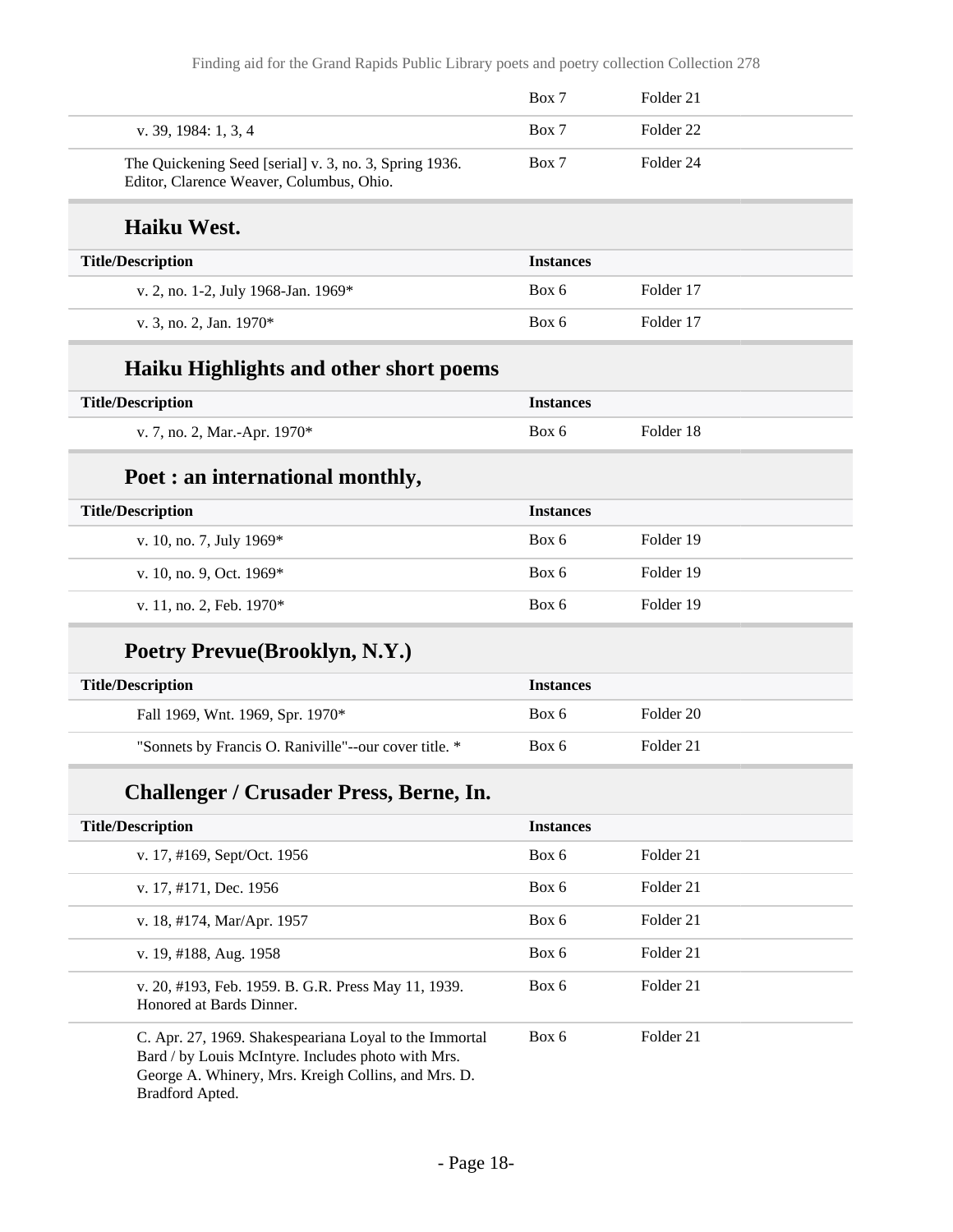#### **^** [Return to Table of Contents](#page-1-0)

### <span id="page-18-0"></span>**Series II. Grand Rapids Area poets/poetry**

### <span id="page-18-1"></span>**Subseries A. Poets by alphabetical name**

#### **Allen, James B.**

|       | <b>Title/Description</b>                                                                                                                                                             | <b>Instances</b> |          |  |
|-------|--------------------------------------------------------------------------------------------------------------------------------------------------------------------------------------|------------------|----------|--|
| 1966. | The Singing Mariners : the first anthology of the work of<br>South and West, Inc., member / edited by Lourine White and<br>Frances Brinkley. Fort Smith, Ark.: South and West, inc., | Box 5            | Folder 1 |  |
|       | <b>Scope and Contents</b>                                                                                                                                                            |                  |          |  |
|       | Includes the poem: To Hyla with Love, by Allen.<br>Inscribed inside front cover: "Gerry: Many thanks for<br>your help in a task which comes slowly. Jim." [Gerald]<br>Elliott]       |                  |          |  |
|       | <b>Accompanied by:</b>                                                                                                                                                               |                  |          |  |
| 1     | "For Sean with Hope" poem typed on single sheet.                                                                                                                                     |                  |          |  |
|       | "An Echo in the Hills" poem typed on single                                                                                                                                          |                  |          |  |
| 2     | sheet.                                                                                                                                                                               |                  |          |  |
| 3     | Letter, May 17, 1966. To "Gerry" Regards,                                                                                                                                            |                  |          |  |
|       | Jim. With envelop address to Gerald A. Elliott.<br>Returned address Fahnestock & Co                                                                                                  |                  |          |  |

#### **Related Materials**

See also the Gerald Elliott Collection, collection 304.

### **Allen, Roger**

| <b>Title/Description</b>                                                                                                                                                                              | <b>Instances</b> |          |
|-------------------------------------------------------------------------------------------------------------------------------------------------------------------------------------------------------|------------------|----------|
| Back Fired at Random / by Roger Allen. Originally appeared<br>as part of the Grand Rapids Press. column "Fired at Random")<br>1945. Sign on title page by author. Formerly MKG8175 Al54<br>00[1454].1 | Box 5            | Folder 2 |

### **Barker, Cordelia**

| <b>Title/Description</b>                                                                                                                                       | <b>Instances</b> |            |  |
|----------------------------------------------------------------------------------------------------------------------------------------------------------------|------------------|------------|--|
| Token of Remembrance / by Mrs. Cordelia Barker. Designed<br>for the Eyes and Hearts of Friends. Grand rapids, Nov. 23,<br>1868. Formerly M811.B24. 00.[2433].1 | Box 5            | Folder 2.5 |  |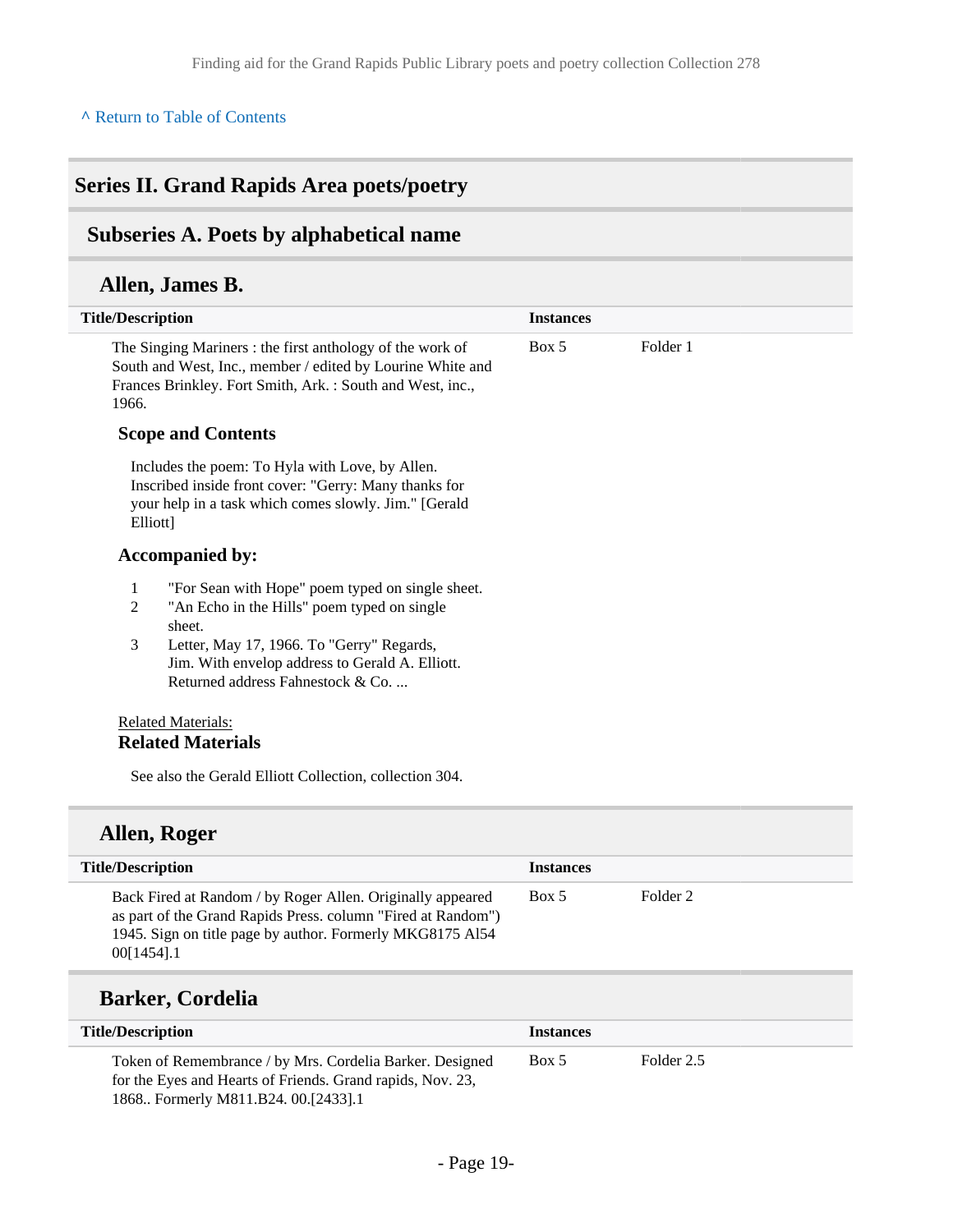#### **Bates, Lewis J.**

| <b>Title/Description</b>                                                                                                                         | <b>Instances</b> |          |
|--------------------------------------------------------------------------------------------------------------------------------------------------|------------------|----------|
| Commodore Stewart. [Poems / by Lewis J. Bates] Grand<br>Rapids, Mich. November 14, 1855. Formerly MKG811.B31.<br>$00.1452$ ].1<br><b>General</b> | Box 5            | Folder 3 |

Pages no. 239, from unidentified printed original source. Poem on following page not identified for Bates. Pencil note, author unknown: Lewis J. Bates was a writer on the Daily Eagle, 1860-1965.

#### **Block, Clem**

| <b>Title/Description</b>                                                                                                                                                                                                                                                       | <b>Instances</b> |          |  |
|--------------------------------------------------------------------------------------------------------------------------------------------------------------------------------------------------------------------------------------------------------------------------------|------------------|----------|--|
| "The Game of Life" Promotional card for Block's book "A"<br>New Beginning", with the poem inside.                                                                                                                                                                              | Box 5            | Folder 4 |  |
| <b>General</b>                                                                                                                                                                                                                                                                 |                  |          |  |
| Card cover has illustration of sailing ships on water by<br>Ruth M. Block, also used as the cover illustration of<br>the book. Card sign by Clem Block with note to Gerald<br>Elliott. Has a separate sheet of beige paper with the<br>poem "Change is constant" accompanying. |                  |          |  |

|  | Pamphlet: Introducing Block Creations, Clem and Ruth Block | Box 5 | older • |  |
|--|------------------------------------------------------------|-------|---------|--|
|--|------------------------------------------------------------|-------|---------|--|

### **Blues, Suzie**

| <b>Title/Description</b>                                                                                                                             | <b>Instances</b> |          |
|------------------------------------------------------------------------------------------------------------------------------------------------------|------------------|----------|
| And the Dogs Breathed Heavily : poetry / by Suzie Blues.<br>[cover illustration by B. Roth '1979]. Kalamazoo, Mi.: Blues<br>Press, c. 1979. 1986.330 | Box 5            | Folder 6 |
| South of Summer: poetry / by Suzie Blues. [cover ill. By<br>B. Roth, 1979. ]. Kalamazoo, Mi.: Blues Press, c. 1979.<br>1986.330                      | Box 5            | Folder 6 |

#### **Brouwer, Edith Beadle**

| <b>Title/Description</b>              | <i><u><b>Instances</b></u></i> |            |
|---------------------------------------|--------------------------------|------------|
| Letter to the World. 1969 P2007.094.6 | Box 5                          | Folder 6.5 |

### **Brown, B.F.**

| <b>Title/Description</b>                                                                                                            | <b>Instances</b> |                     |  |
|-------------------------------------------------------------------------------------------------------------------------------------|------------------|---------------------|--|
| Poems of Life In the Country and By the Sea and Songs.<br>Muskegon, MI: Dana Press, c. 1912. Formerly M811.B81<br>copy 2.00[1115].1 | Box 5            | Folder <sub>7</sub> |  |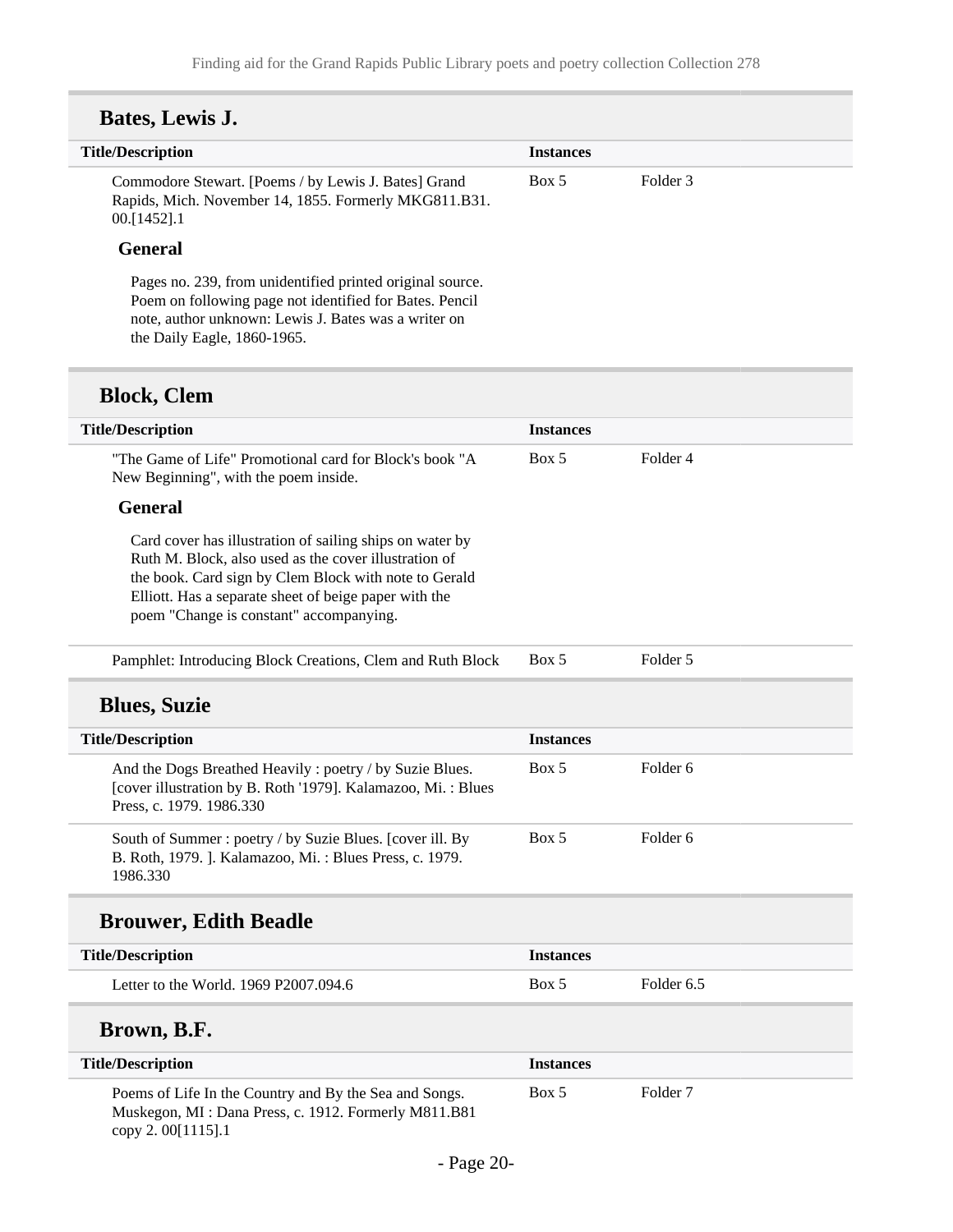### **Brown, William Randolph (Randy Brown)**

#### **Biographical / Historical**

African American artist and poet.

#### Related Materials: **Related Materials**

See the Archivist. Photo in Coll. 125

### **Clapp, Kenneth C.**

| <b>Title/Description</b>                                                                                                           | <b>Instances</b> |                     |
|------------------------------------------------------------------------------------------------------------------------------------|------------------|---------------------|
| The Rapids of Grand. Furniture Record, Jan. 1928, pg. 46.<br>Photocopy. Illustrated by Roderick G. MacKenyon?? 00.<br>$[5075]$ .12 | Box 5            | Folder <sub>8</sub> |
| Clark, Patricia                                                                                                                    |                  |                     |
| <b>Title/Description</b>                                                                                                           | <b>Instances</b> |                     |
| North of Wondering Allendale, MI: Grand Valley State<br>University Press, 2003. P2007.040.10                                       | Box 5            | Folder 8.5          |
| My Father on a Bicycle. East Lansing, MI: Michigan State<br>University Press, 2005. P2007.040.11                                   | Box 5            | Folder <sub>9</sub> |
| <b>Daniels, Charles</b>                                                                                                            |                  |                     |
| <b>Title/Description</b>                                                                                                           | <b>Instances</b> |                     |
| Ghetto Gold, G.R. : Bardic Echoes Brochures, 1972. Cover<br>illustrations by Hedda Friedman. P2007.094.7                           | Box 5            | Folder 9.3          |
| Duncan.                                                                                                                            |                  |                     |
|                                                                                                                                    |                  |                     |
| <b>Title/Description</b>                                                                                                           | <b>Instances</b> |                     |

### **Ferrand, Herbert L.**

| <b>Title/Description</b>                                                                                                                                   | <b>Instances</b> |           |
|------------------------------------------------------------------------------------------------------------------------------------------------------------|------------------|-----------|
| The First Christmas Tree : a tale of the time of St. Boniface<br>and other things / written by T.O.M. 1937. See also copy at<br>M811.52.F411f. 00.[5075].7 | Box 5            | Folder 10 |

### **Foster, Linda Nemec**

Related Materials: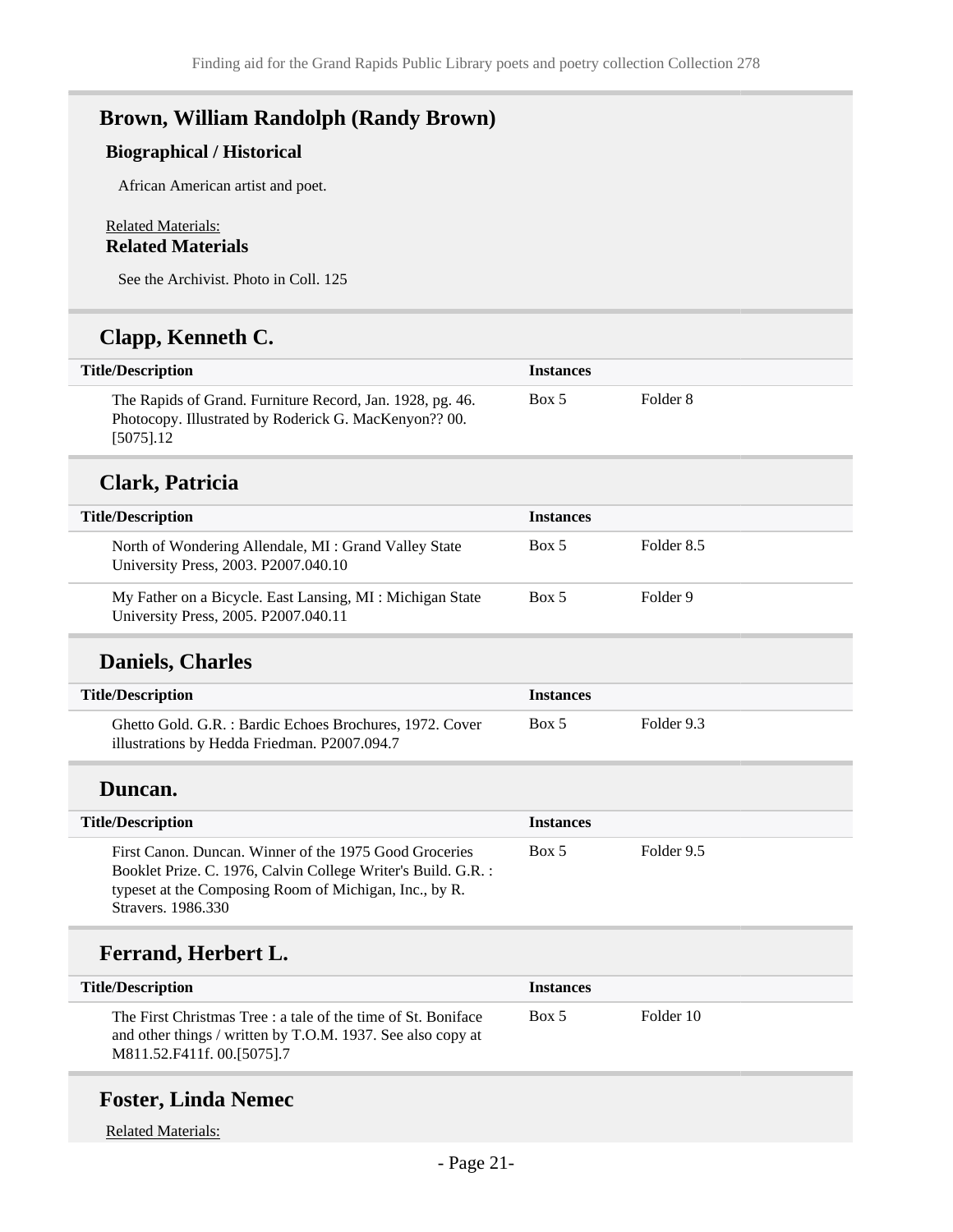#### **Related Materials**

See also her own collection, Coll. 355.

| <b>Title/Description</b>                                                                                                                           | <b>Instances</b> |             |
|----------------------------------------------------------------------------------------------------------------------------------------------------|------------------|-------------|
| Listen to the Landscape : Haiku / by Linda Nemec Foster;<br>hand colored photographs by Dianne Carroll Burdick.G.R. :<br>Eerdmans, 2006. P2006.041 | Box 5            | Folder 11   |
| <b>Framm, Genevieve Swift</b>                                                                                                                      |                  |             |
| <b>Title/Description</b>                                                                                                                           | <b>Instances</b> |             |
| Unhampered by mist and other poems. G.R. : Bardic Echoes<br>Brochures, 1967. (ECHO I). P2007.094.11                                                | Box 5            | Folder 11.5 |
| Greinke, Eric L.                                                                                                                                   |                  |             |
| <b>Title/Description</b>                                                                                                                           | <b>Instances</b> |             |
| The Broken Lock : new & selected poems. G.R. : Pilot Press<br>Books, 1969, 1976. 2nd ed. Formerly M811.54.G863b                                    | Box 5            | Folder 12   |
| Canary Wine G.R. : Metamorphosis Productions, 1970<br>Formerly M811.54.G863ca                                                                      | Box 5            | Folder 13   |
| Masterpiece Theater: 30 short poems by Eric Grienke, with<br>30 drawings by Brian Adam. G.R. : Pilot Press Books, 1975.<br>Formerly M812.54.G863m  | Box 5            | Folder 14   |
| Guest, Edgar.                                                                                                                                      |                  |             |
| <b>Title/Description</b>                                                                                                                           | <b>Instances</b> |             |
| Poems, A Souvenir. Poet of Detroit Free Press, n.d.                                                                                                | Box 5            | Folder 15   |
| <b>Hoogterp, Dorothy</b>                                                                                                                           |                  |             |
| <b>Title/Description</b>                                                                                                                           | <b>Instances</b> |             |
| Two Books of Prison Poetry / by Dorothy Hoogterp. Book 1:<br>Fifty Sons in prison. Book 2: Double Trouble. 1983.                                   | Box 5            | Folder 16   |
| <b>General</b>                                                                                                                                     |                  |             |
| Inscribed inside front cover: "To Gerald and Helen                                                                                                 |                  |             |

Elliott, with affection and admiration, Dorothy Hoogterp, 3-16-83."

Accompanied by a typed letter from Hoogterp to "Gerry" Elliott, Mar. 16, 1983 + a handwritten on the back side of the letter page.

Related Materials: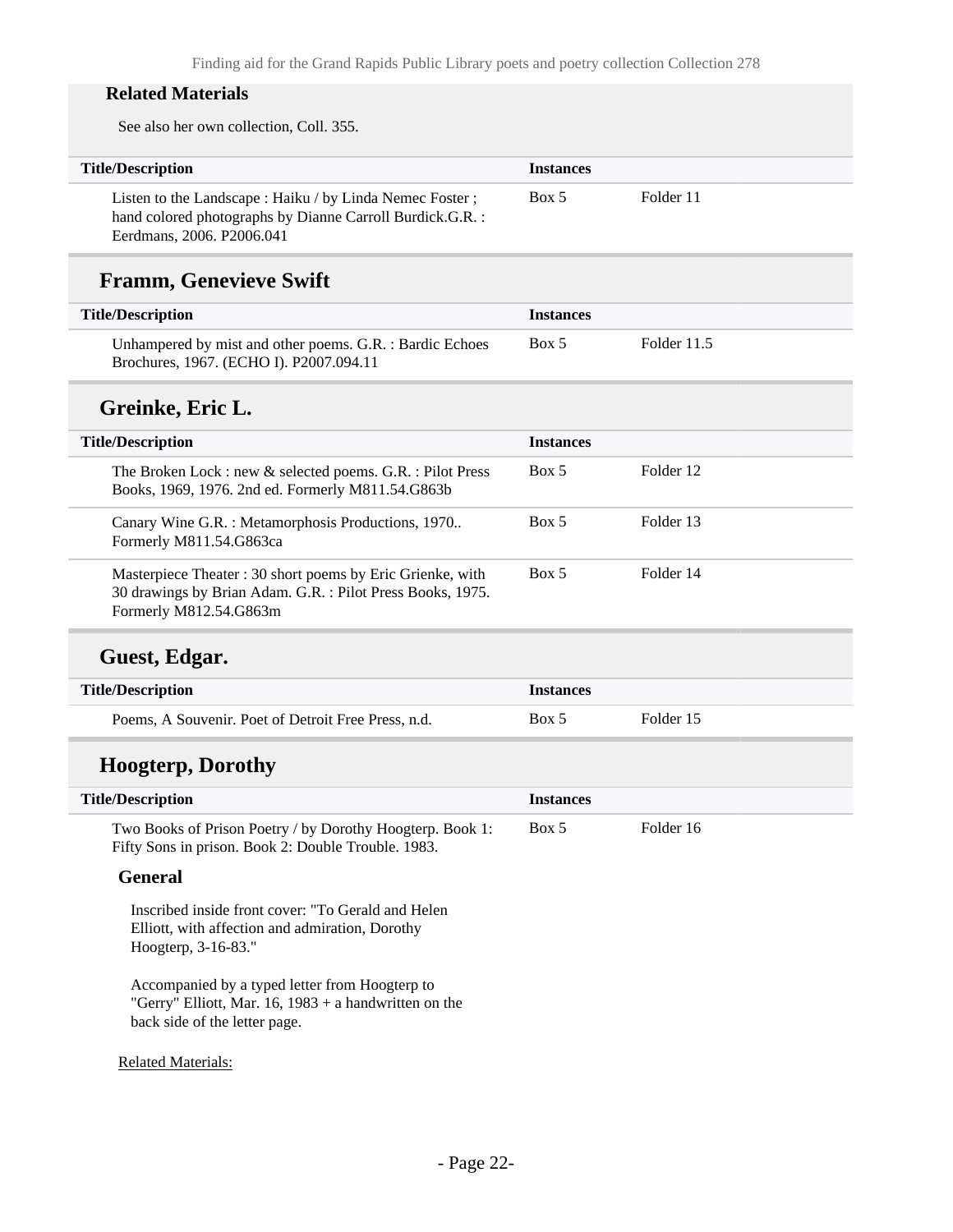#### **Related Materials**

See also Gerald Elliott Collection, collection 304.

### **Iliff, Rose Marie**

| <b>Title/Description</b>                                                             | <b>Instances</b> |             |
|--------------------------------------------------------------------------------------|------------------|-------------|
| Poems. Christmas 1944. Individual typed sheets. 1986.041                             | Box 5            | Folder 17   |
| Poems. n.d. Individual typed sheets. 1986.041                                        | Box 5            | Folder 18   |
| <b>Kasischke, Laura</b>                                                              |                  |             |
| <b>Title/Description</b>                                                             | <b>Instances</b> |             |
| Fire & Flower. Farmington, Maine : alicejamesbooks, 1998.<br>P2008.028.1             | Box 5            | Folder 18.5 |
| Dance and Disappear. Amherst: Univ. of Massachusetts<br>Press, 2002.P2008.028.2      | Box 5            | Folder 18.6 |
| Kelly, Malachi                                                                       |                  |             |
| <b>Title/Description</b>                                                             | <b>Instances</b> |             |
| Photocopy of Article ca. 1915. Irish Descended Poet.<br>Biographical Info.           | Box 5            | Folder 19   |
| Kidder, Ralph C.                                                                     |                  |             |
|                                                                                      |                  |             |
|                                                                                      | <b>Instances</b> |             |
| Michigan Stories, 1923. 00.[783].1 M811.5.K538                                       | Box 5            | Folder 20   |
| <b>Title/Description</b><br>Processing Information:<br><b>Processing Information</b> |                  |             |

### **Knox, Ethel Louise**

| <b>Title/Description</b>                                                                                                                                    | <b>Instances</b> |           |
|-------------------------------------------------------------------------------------------------------------------------------------------------------------|------------------|-----------|
| The Sea Laughs, c. 1940. [1986.041. Dup. of Bards copy<br>above] w. negative & photo, including Joe Mossey.                                                 | Box 5            | Folder 21 |
| In Amesbury $+$ Trust, n.d. 4 typed sheets. "Trust" is on pg.<br>4, and has note:  take from the book Whittier's Complete<br>Poetical Works, 1904. 1986.041 | Box 5            | Folder 22 |

### **Kutz, M. Jennie.**

| <b>Title/Description</b>                           | <b>Instances</b> |           |
|----------------------------------------------------|------------------|-----------|
| Wab-ah-see, The White Swan, and Other Poems. 1870. | Box 5            | Folder 23 |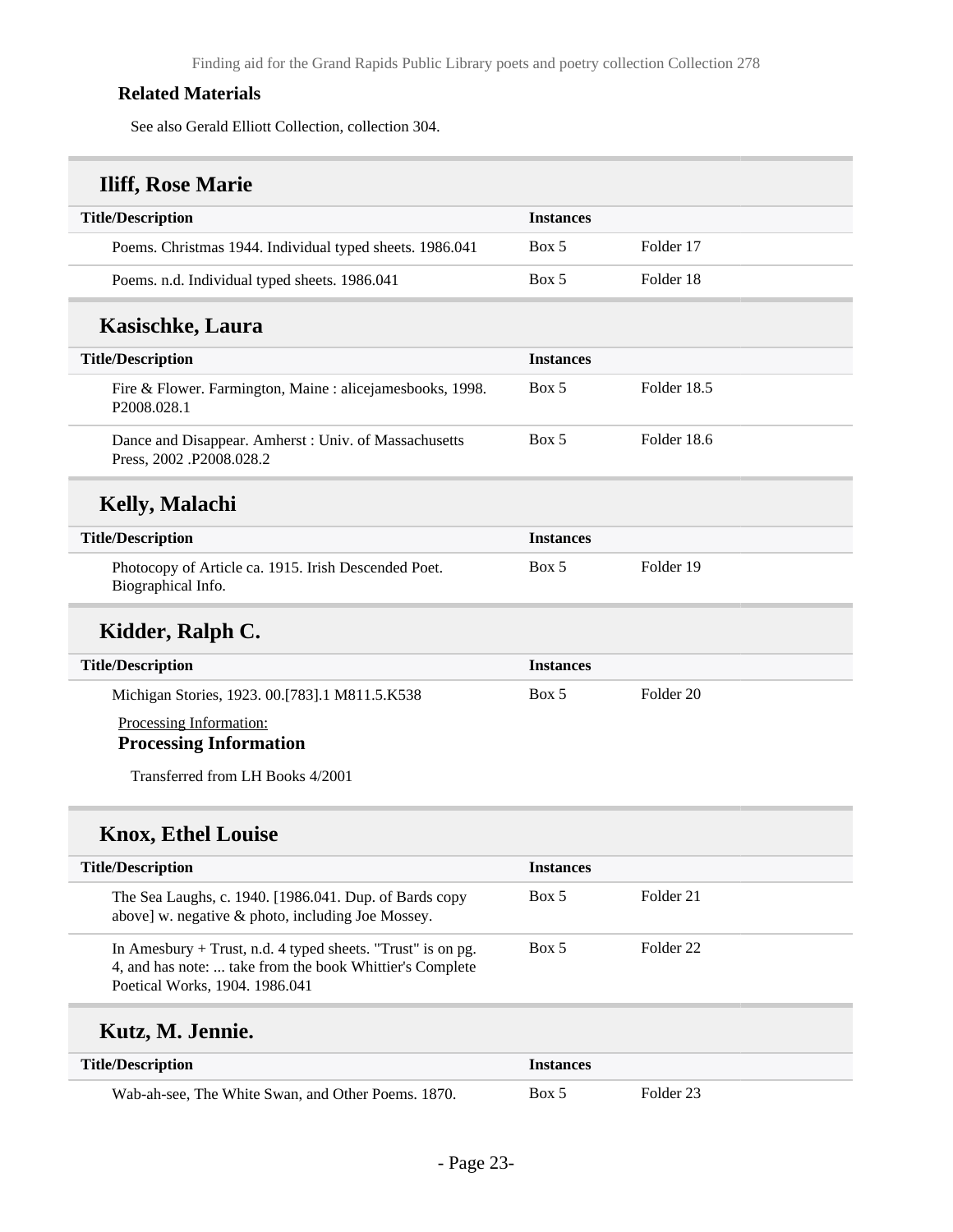### **Lamberts, Peter M. [1986.531] Verse Re local political officials, Kent Co. Board of Supervisor, etc.**

| <b>Title/Description</b>                                                     | <b>Instances</b> |                      |
|------------------------------------------------------------------------------|------------------|----------------------|
| 1. Dear John [John Van Dyke]                                                 | Box 5            | Folder 24            |
| 2. Go, Joe. [Joe Sypniewski]                                                 | Box 5            | Folder 24            |
| 3. Goodbye to Frank R. Evans                                                 | Box 5            | Folder 24            |
| 4. In north Kent County townships  Lamoneaux or Buth<br>Martin.              | Box 5            | Folder 24            |
| 5. The Kentwood Canticle                                                     | Box 5            | Folder 24            |
| 6. Kentwood Growing Up, n.d.                                                 | Box 5            | Folder 24            |
| 7. An Ode to Henry B. Nabers, Grand Rapids City Manager<br>from 1965 to 1967 | Box 5            | Folder 24            |
| 8. Our John [Johnnie Brewer]                                                 | Box 5            | Folder 24            |
| 9. Seven city councilmen, governing Wyoming                                  | Box 5            | Folder 24            |
| 10. Sixty-six Lame Ducks                                                     | Box 5            | Folder 24            |
| 11. Tell me not with isle chatter  [Vander Laan]                             | Box 5            | Folder 24            |
| 12. There was a time when we could sing  March 2, 1967                       | Box 5            | Folder 24            |
| 13. A Tribute – or sorts. Aug. 22, 1975.                                     | Box 5            | Folder 24            |
| 14. Viet! [Fire Chief Robert Viet]                                           | Box 5            | Folder 24            |
| 15. Way up North in Nelson Township  [Brigham]                               | Box 5            | Folder 24            |
| 16. We're celebrating fifteen years  [Walt Friehofer]                        | Box 5            | Folder 24            |
| 17. Ode to an Old Gray Mayor n.d. [Added 11/13/2001.<br>1987.012]            | Box 5            | Folder <sub>24</sub> |

### **Lane, Ronnie M.**

| <b>Title/Description</b>                                                                                                          | <b>Instances</b> |           |  |
|-----------------------------------------------------------------------------------------------------------------------------------|------------------|-----------|--|
| Two Prose Poems (Free Press Poetry Series no. 1) G.R. :<br>Free Press, distributed by Pilot Press, 1972 Formerly<br>M811.54.L244t | Box 5            | Folder 25 |  |

### **Lehwald, Marj**

| <b>Title/Description</b>                                                                                                                            | <b>Instances</b> |           |
|-----------------------------------------------------------------------------------------------------------------------------------------------------|------------------|-----------|
| Poetic Expression of The Romance Isle Mackinaw in Black<br>Print. Marquette, Mi.: Guelff Printers, c. 1966. Formerly<br>M917.7492 L529p. 00.[949].1 | Box 5            | Folder 26 |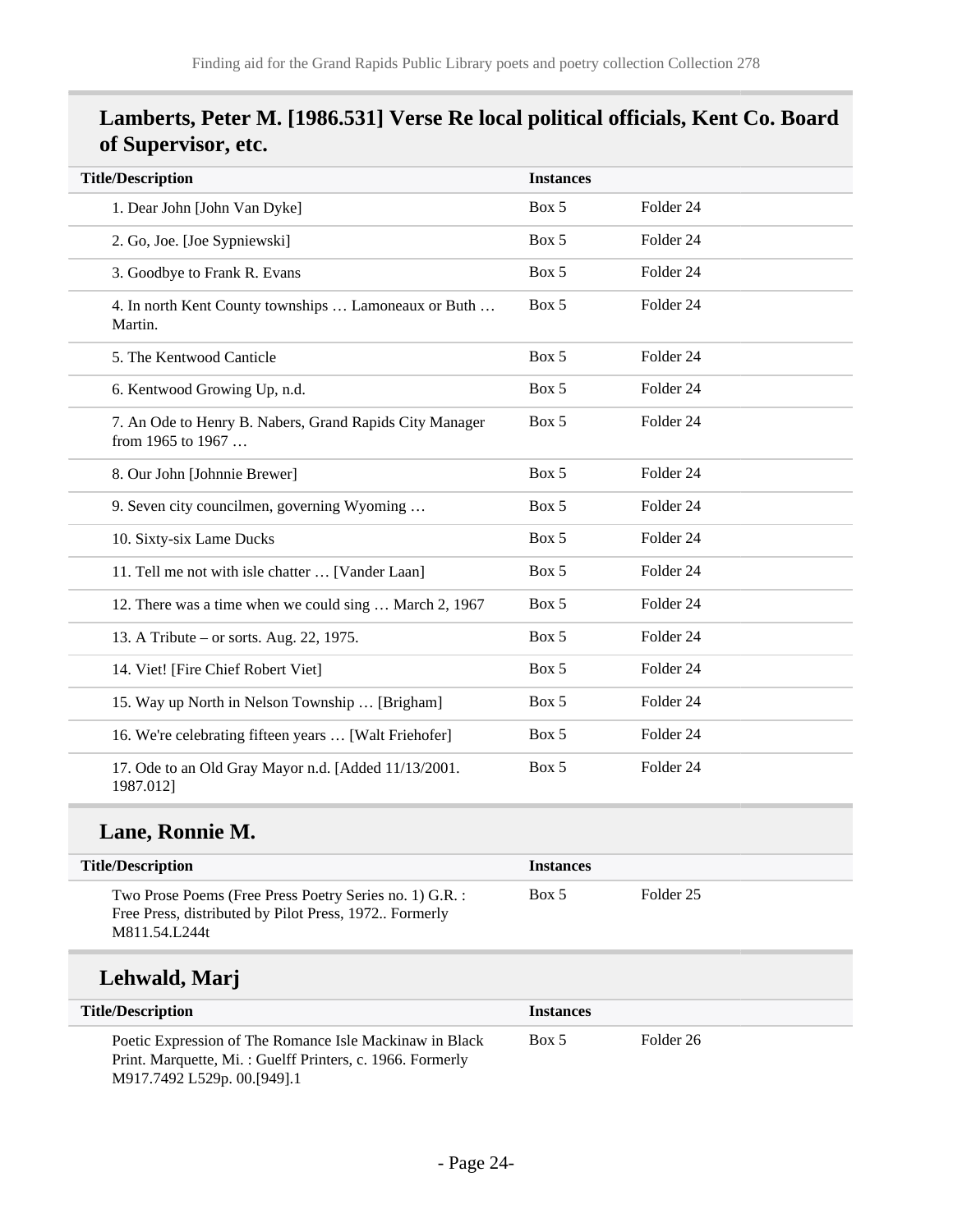#### **Scope and Contents**

Linoleum block illustrations by the author include:

- 1 Mackinac Straits Bridge<br>2 St. Ignace Shores
- 2 St. Ignace Shores<br>3 City Harbor
- City Harbor
- 4 Blockhouse Fort Mackinac
- 5 French Lane
- 6 Lake Shore Drive
- Fort Holmes
- 8 Lakeview market Street
- 9 Beaumont Memorial Custer Road
- 10 Astor Fur Co., Market Street
- 11 Island book Store, Main Street
- 12 William B. Aster Home
- 13 Manitou, Legendary Indian Chief
- 14 Indian Trail
- 15 Governors Summer Home
- 16 old Mission Church
- 17 Grand Hotel

#### **Lillie, Mable West**

| <b>Title/Description</b>                                                                                                                                                          | <b>Instances</b> |           |
|-----------------------------------------------------------------------------------------------------------------------------------------------------------------------------------|------------------|-----------|
| [Flyer] Tread Softly / Mabel West Little, illustrated by<br>Dorothy Pratt Randell. Sept. 6, 1941. Hand written note in<br>blue ink: Former member of the Bards, Lamont, Michigan. | Box 5            | Folder 27 |

#### **Moore, Julia A.**

Processing Information: **Processing Information**

Transferred from LH Books, 4/2001

#### **Works**

| <b>Title/Description</b>                                                                                                                 | <b>Instances</b> |           |
|------------------------------------------------------------------------------------------------------------------------------------------|------------------|-----------|
| A Few Choice Words to the Public, with new and original<br>poems / by Julia A. Moore. G.R. : C.M. Loomis, 1878. 00.<br>[787].1 M811.M78f | Box 5            | Folder 28 |
| Lost and Found or The Father's Tory / by Julia A. Moore.<br>From Cedar Springs Clipper [old copies] 00.[780].1<br>M811.M781              | Box 5            | Folder 29 |
| Poems / Julia A. Moore [copies of hand written & typed,<br>biographical clippings] 00.[778]. M811.M78p                                   | Box 5            | Folder 30 |
| Poems / Julia A. Moore from the Cedar Springs Clipper. [old]<br>copies 00. [779] .1 M811. M78c                                           | Box 5            | Folder 31 |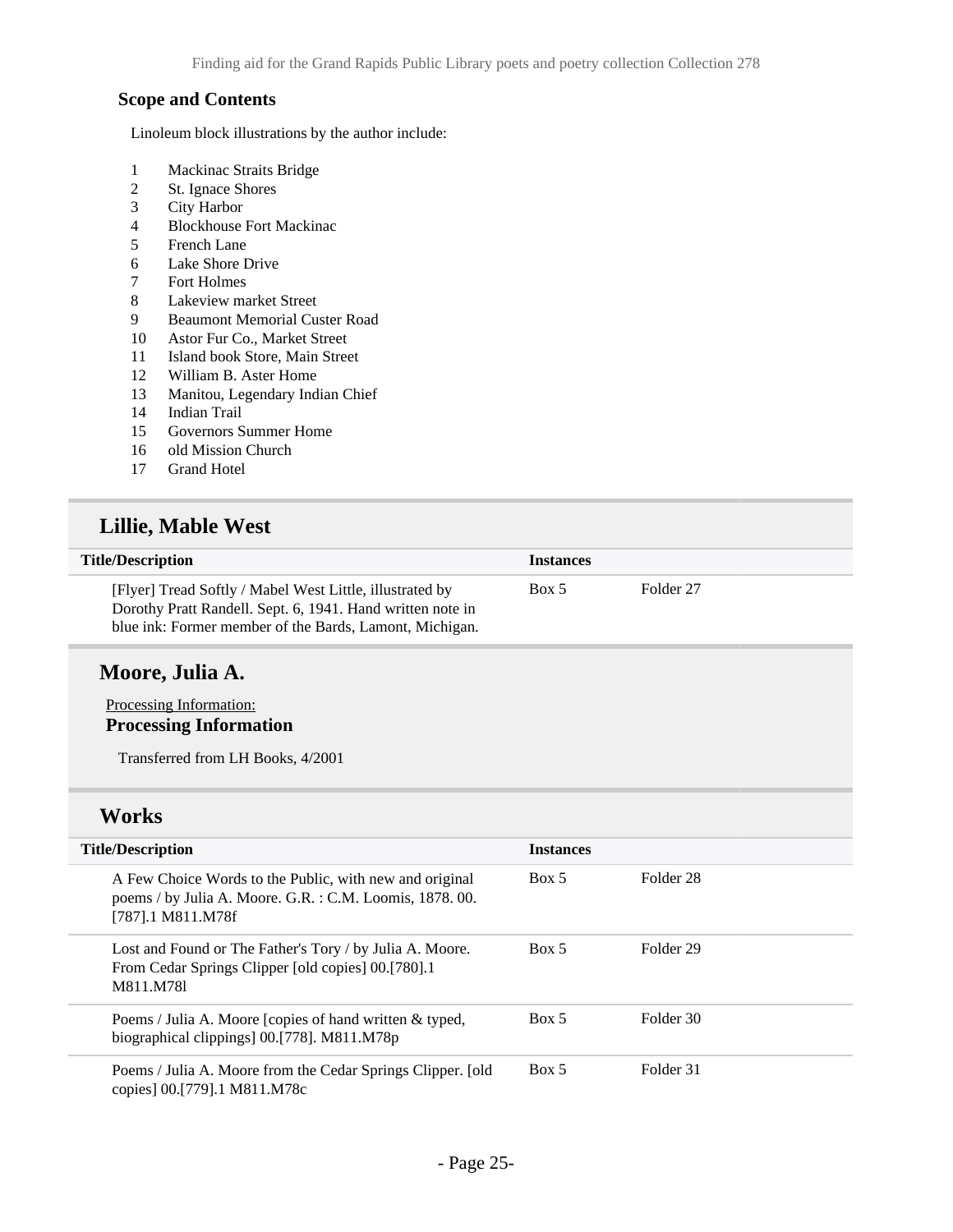| The Sentimental Song Book / by Julia A. Moore. G.R. : C.M.<br>Loomis, 1876. "Centennial, 1876"--head of title. 00.[785].1<br>M811.M78               | Box 5 | Folder 32 |
|-----------------------------------------------------------------------------------------------------------------------------------------------------|-------|-----------|
| The Sentimental Song Book / by Julia A. Moore. Cleveland,<br>O.: J.R. Ryder, 1877. "Centennial, 1876"--head of title. 00.<br>[788].1 M811.M78s 1877 | Box 5 | Folder 33 |
| The Sweet Singer of Michigan : later poems of Julia A. Moore<br>Sentimental Song Book. G.R. : Eaton, Lyon & Co., 1878.<br>00.[786]. M811.M78L?      | Box 5 | Folder 34 |

### **Articles about her/her work**

| <b>Title/Description</b>                                                                                                                                                                                         | <b>Instances</b> |             |
|------------------------------------------------------------------------------------------------------------------------------------------------------------------------------------------------------------------|------------------|-------------|
| In Memoriam Humor: Julia A. Moore and the Western<br>Michigan Poets / Bradley Hayden. The English Journal: Vol.<br>72, no. 5. Sept. 1983                                                                         | Box 5            | Folder 34.5 |
| Julia A. Moore Interview / By E.A. Stowe (Photocopies of<br>interview transcripts of E.A. Stowe of the Chicago Inter-<br>Ocean of January 1878. Published January 12, 1878.).<br>Formerly M92.M79 St7 00.[989].1 | Box 5            | Folder 35   |
| Moulton, Roy K.                                                                                                                                                                                                  |                  |             |
| Title/Deservintion                                                                                                                                                                                               | Instances        |             |

| <b>Title/Description</b>                                | <i>Instances</i> |  |
|---------------------------------------------------------|------------------|--|
| It Was Not Like This in the Good Old Days" In "Fired at | Box 5.6          |  |
| Random" column of the Evening Press, n.d. 00.[4074].1   |                  |  |

### **Niewaidomski, Blanche Chalmers**

| <b>Title/Description</b>                                    | <i>Instances</i> |             |
|-------------------------------------------------------------|------------------|-------------|
| Am I to Be. G.R. : Bardic Echoes Brochures, 1970. (Echo IV) | Box 5            | Folder 35.5 |
| Illustrated by Linda Leone Radke. P2007.094.8               |                  |             |

### **Oldenburg, E.W.**

| <b>Title/Description</b>                                                                                                                                                                 | <b>Instances</b> |           |
|------------------------------------------------------------------------------------------------------------------------------------------------------------------------------------------|------------------|-----------|
| Amity Avenue and other Poems. E.W. Oldenburg \$1.00—<br>cover. Formerly 811.54.012a. Originally a gift of L. Eric<br>Greinke, n.d. Discarded, then given by Clarence Weaver.<br>1986.330 | Box 5            | Folder 36 |

### **Olson, Paul William Riley**

| <b>Title/Description</b>                                                                                                                | <b>Instances</b> |           |
|-----------------------------------------------------------------------------------------------------------------------------------------|------------------|-----------|
| Down Home Poems / Paul Wm. Riley Olson, c. 1985.<br>Inscribed on first page: "To Gerald Elliot, Paul Wm. Riley<br>Olson. Dec. 12, 1985. | Box 5            | Folder 37 |

### **Pederson, Miriam**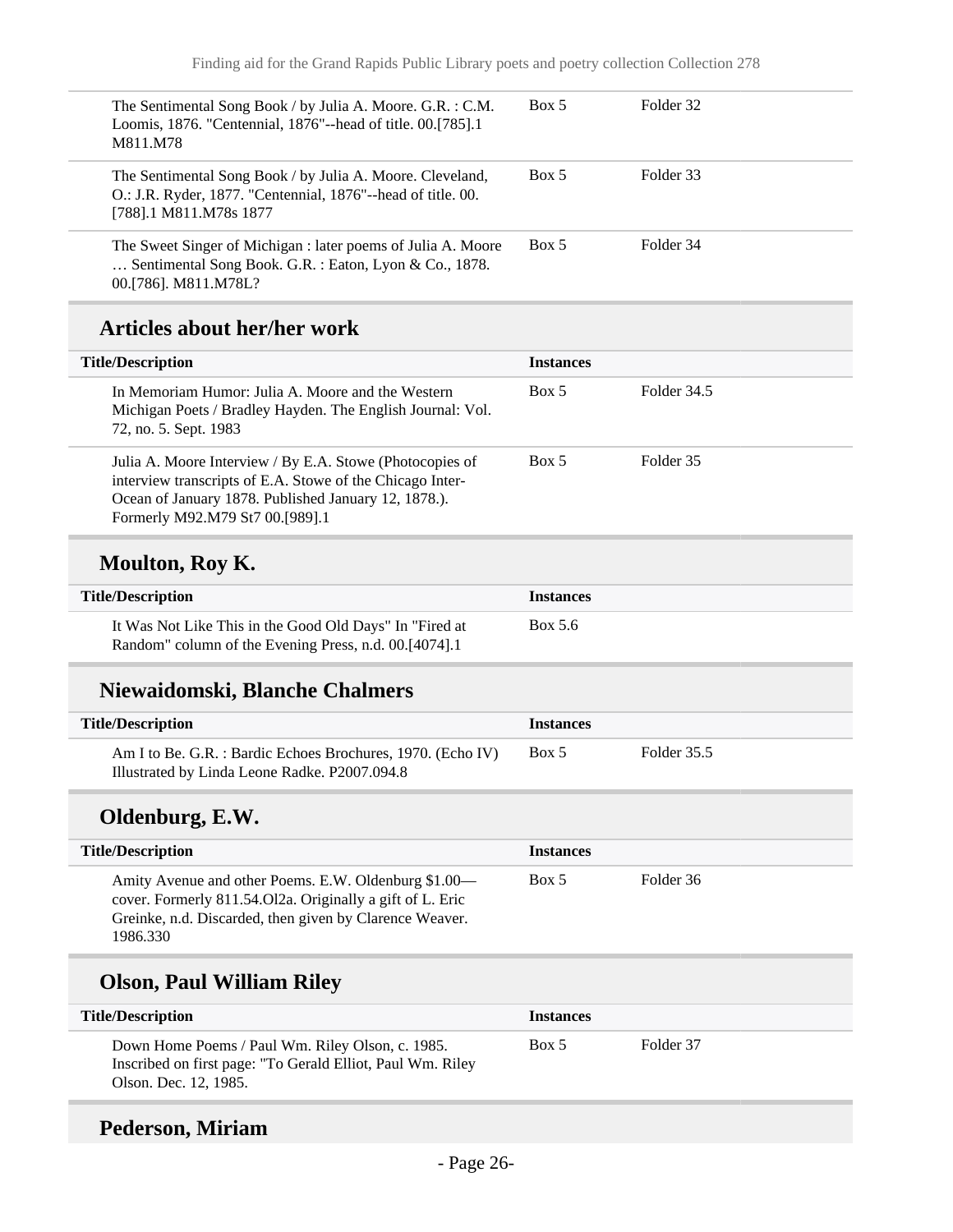| <b>Title/Description</b>                                                                                 | <b>Instances</b> |             |
|----------------------------------------------------------------------------------------------------------|------------------|-------------|
| Double Take / Miriam Pederson. 1997. Features photos of<br>sculptures by Ron Pederson.                   | Box 5            | Folder 37.5 |
| The Adding We do in Our Sleep / Miriam Pederson. 1993.<br>Features photos of sculptures by Ron Pederson. | Box 5            | Folder 37.5 |

#### **Peirce, P.R.L.**

| <b>Title/Description</b>                                                                                                                                                                                                                    | <b>Instances</b> |           |
|---------------------------------------------------------------------------------------------------------------------------------------------------------------------------------------------------------------------------------------------|------------------|-----------|
| A Poughem. / by P.R.L. Peirce. Read at the Raspberry Festival<br>of the Ladies Mite Society, Cedar Springs, July 22, 1868.<br>Grand Rapids, Mi.: Daily Democrat Book and Job Printing<br>Rooms, 1868. "Published by request." 00. [1994]. 1 | Box 5            | Folder 38 |

#### **Reynolds, J. Mason**

| <b>Title/Description</b>                                                                                                                   | <i><u><b>Instances</b></u></i> |              |
|--------------------------------------------------------------------------------------------------------------------------------------------|--------------------------------|--------------|
| Poems by Farmer Reynolds. Grand Rapids, Mi.: W.W. Hart's<br>Arcade Steam Book and Job Printing House, 1882. 2009.059.<br>See also M811.R34 | Box 5                          | Folder 38.25 |
|                                                                                                                                            |                                |              |

### **Schaible, Dorothy Halladay**

| <b>Title/Description</b>                                                          | <i><u><b>Instances</b></u></i> |             |
|-----------------------------------------------------------------------------------|--------------------------------|-------------|
| My Garden of Verse. G.R. : Bardic Echoes Brochures, 1970.<br>(Echo V) P2007.094.9 | Box 5                          | Folder 38.5 |

#### **Schroeder, Mary Emily**

| <b>Title/Description</b>                                                                                                                                                                                    | <b>Instances</b> |           |
|-------------------------------------------------------------------------------------------------------------------------------------------------------------------------------------------------------------|------------------|-----------|
| Reflections Rhymes and Reveries, 1926-1946 / Mary Emily<br>Schroeder. c. 1974. Inscribed on title page: "For a fellow<br>writer, Gerald Elliott, with warm regards. Mary Emily<br>Schroeder, June 9, 1980." | Box 5            | Folder 39 |
| <b>Related Materials:</b><br><b>Related Materials</b>                                                                                                                                                       |                  |           |

See also the Gerald Elliott Collection, Collection 304.

### **Smith, Euphemia F. (E.F.S.) ; Mrs. Harry D. Jewell?]**

| <b>Title/Description</b>                                                                    | <i><u><b>Instances</b></u></i> |             |
|---------------------------------------------------------------------------------------------|--------------------------------|-------------|
| Thoughts Here and There. Publ. U. Grant Clarke, ca. 1894.<br>Formerly M811.J54. 00.[2837].1 | Box 5                          | Folder 39.5 |

#### **Stafford, Thomas D.**

#### **Title/Description Instances**

Open Sesame, 1954. No. 92 of 300. 2003.057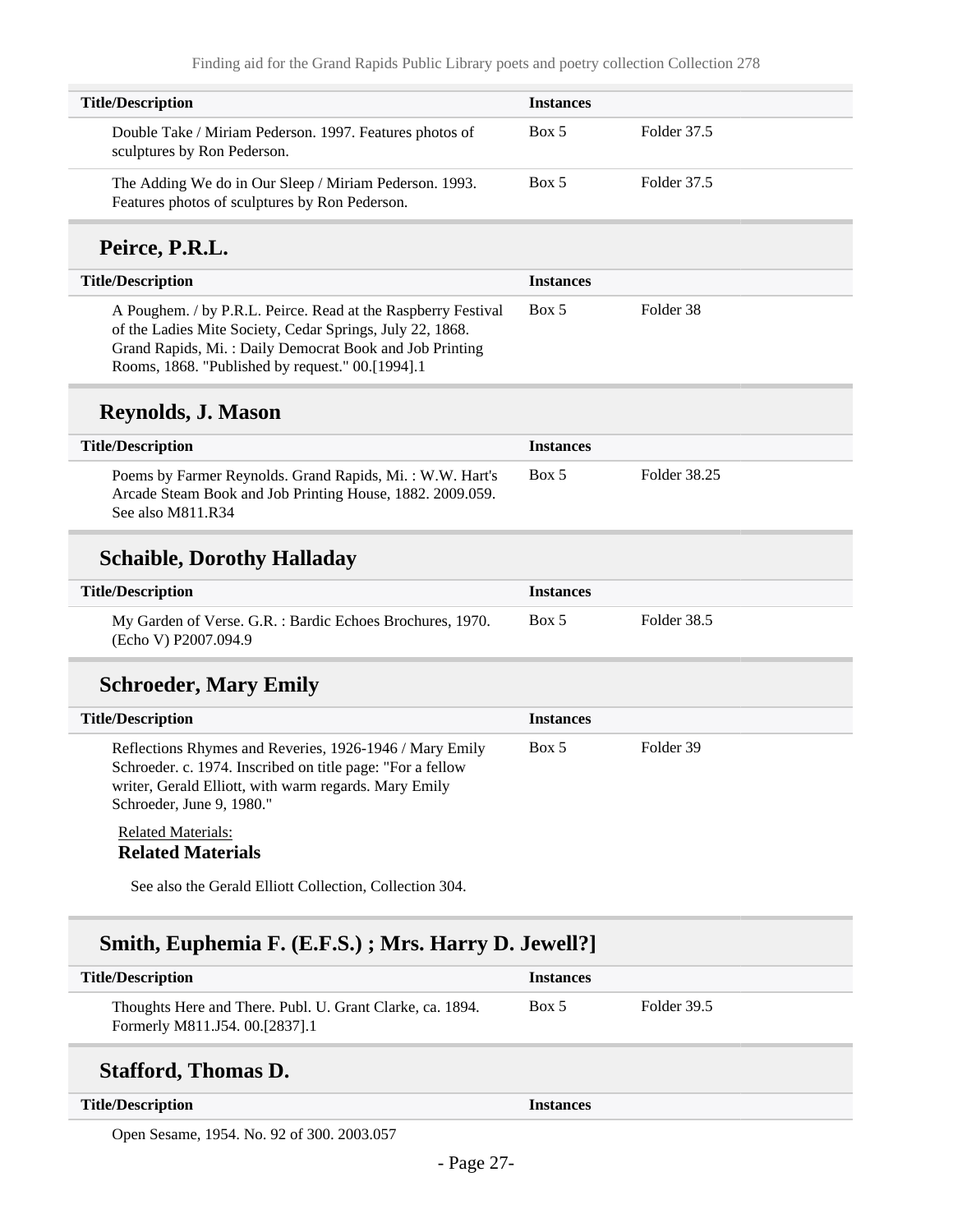#### Related Materials: **Related Materials**

Box 5.5

See also letter from Ed Weir in Coll. 233, Box 29, which also includes a Stafford poem.

#### **Thomas, Letta Eulalia**

| <b>Title/Description</b>                                                                                                                                                                                                   | <b>Instances</b> |             |
|----------------------------------------------------------------------------------------------------------------------------------------------------------------------------------------------------------------------------|------------------|-------------|
| The Minor Chord and Other Poems / by Letta Eulalia Thomas,<br>1902. Formerly MKG811.T36. c. 1. Formerly pam bound. 00.<br>$[1453]$ . $1/c$ . 2. Both covers torn off, but has original string ties<br>at left. 00.[2278].1 | Box 5            | Folder 40   |
| Tibbs, Ben                                                                                                                                                                                                                 |                  |             |
| <b>Title/Description</b>                                                                                                                                                                                                   | <b>Instances</b> |             |
| Poems a to z, etc., with drawings by carrie mccarthy / ben<br>tibbs. G.R. : Pilot Press Book, 1973. Formerly $811.54. T432p$ .                                                                                             | Box 5            | Folder 40.5 |

#### **Torreson, Rodney.**

00.[5540].1

| <b>Title/Description</b>                                                                                                                                                                                                      | <b>Instances</b> |           |
|-------------------------------------------------------------------------------------------------------------------------------------------------------------------------------------------------------------------------------|------------------|-----------|
| A Breathable Light. (New Issues: Poetry & Prose) Kalamazoo,<br>Mi.: West Michigan University, 2002. An Inland Seas Poetry<br>Book, supported by a grant from the Michigan Council for<br>Arts & Cultural Affairs, P2007,046.2 | Box 5            | Folder 41 |
| The Ripening of Pinstripes. Brownsville, Or.: Story Line<br>Press, 1998. P2007.046.1                                                                                                                                          | Box 5            | Folder 42 |

#### **Versluis, Edith Wilcox**

| <b>Title/Description</b>                                                                                                  | <b>Instances</b> |
|---------------------------------------------------------------------------------------------------------------------------|------------------|
| Distilled from Life / by Edith Wilcox Versluis. Presented to<br>the GRPL in manuscript form, 1950. 00.[777].1 M811.5.V616 | Box 5            |
| <b>Related Materials:</b>                                                                                                 |                  |

#### **Related Materials**

See also a clipping about the presentation of this item in the Grand Rapids Herald, Nov. 8, 1949.

### **Weaver, Clarence**

| <b>Title/Description</b>                                                                                               | <b>Instances</b> |             |
|------------------------------------------------------------------------------------------------------------------------|------------------|-------------|
| A Bard's Prayers : a selection of the Invocations Done by<br>Clarence Lahr Weaver during his Chaplainship of the Bards | Box 5            | Folder 42.5 |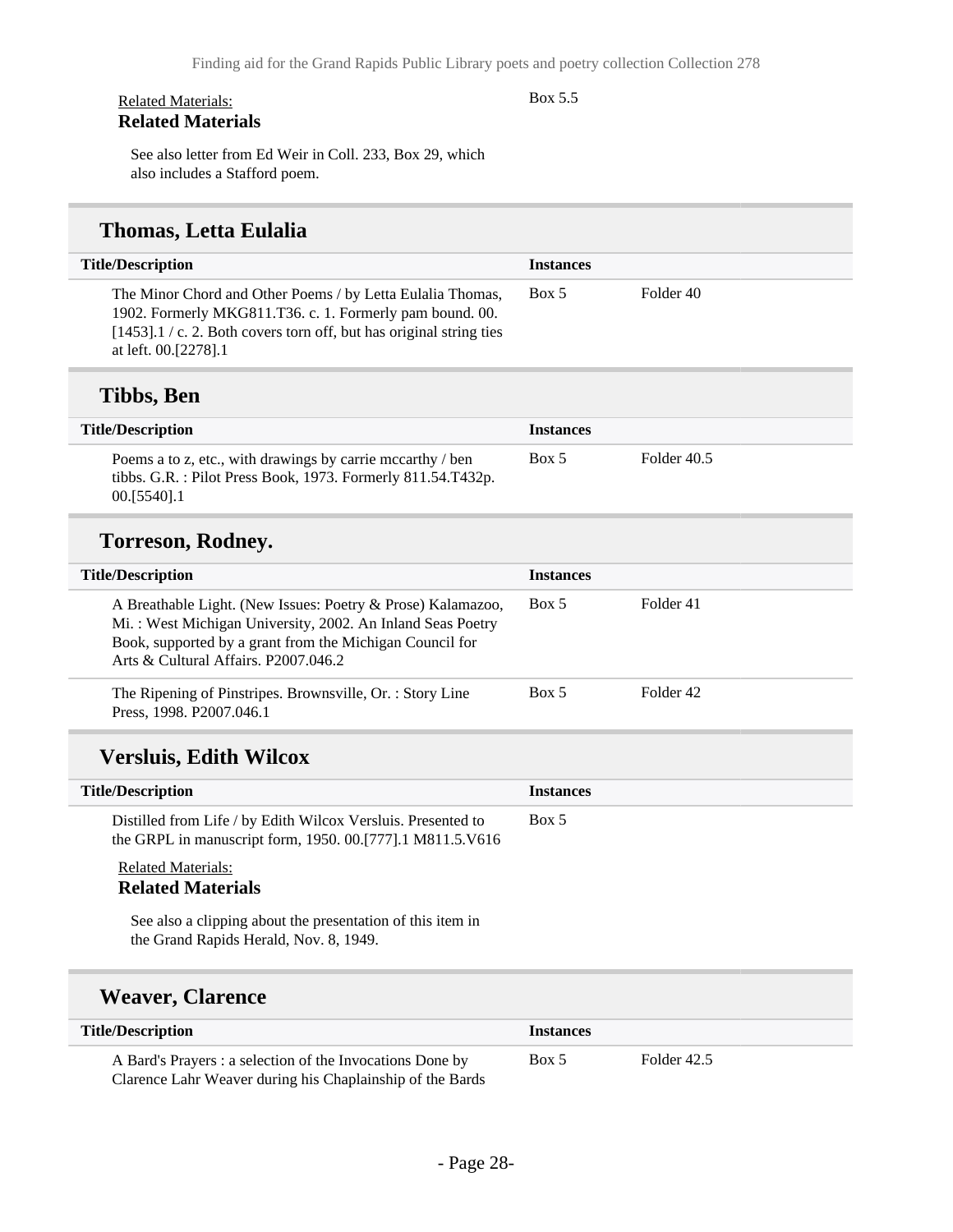of Grand Rapids, 1957-1966. G.R. : Bardic Echoes Brochures, 1967 (Echo II) Signed by Weaver. P2007.094.10.

| In Echo XII, 1981 "The Quickened Seed / by Clarence L. | Box 5 | Folder 43 |  |
|--------------------------------------------------------|-------|-----------|--|
| Weaver 1986, 1986.330.                                 |       |           |  |

#### **Wisner, Oscar Fitzallan**

| <b>Title/Description</b>                      | <i>Instances</i> |           |
|-----------------------------------------------|------------------|-----------|
| The Conquerors of Albion, c. 1895. 00.[784].1 | Box 5            | Folder 44 |

#### **Unidentified Authors**

| <b>Title/Description</b>                                                                                                                                                                  | <b>Instances</b> |           |
|-------------------------------------------------------------------------------------------------------------------------------------------------------------------------------------------|------------------|-----------|
| A Blacksmiths Story, N.d. 1986.041 Had note in later hand:<br>MVF Civil War (Michigan Vertical File).                                                                                     | Box 5            | Folder 45 |
| Untitled libretto typed on "The New Printseal" letterhead,<br>n.d. Women's Chorus, Chorus of Maid Servants, Chorus<br>of Farmers, Chorus of Servant Maids and Farmers'<br>Wives  1986.041 | Box 5            | Folder 46 |
| The Clouds: Poems by David Cope/ by David Cope 1975                                                                                                                                       | Box 5            | Folder 47 |

#### <span id="page-28-0"></span>**Subseries B. Poetry Periodicals, Competition Series, etc.**

#### **The Banner**

| <b>Title/Description</b>                                                                                    | <b>Instances</b> |          |
|-------------------------------------------------------------------------------------------------------------|------------------|----------|
| Sept.-Dec. 1965, inc. (Independent poetry of Francis<br>Raniville). Formerly MKG811.5.R164 1965. [1250].1-3 | Box 7            | Folder 4 |

#### **The Challenger**

| <b>Title/Description</b>                                                                                    | <b>Instances</b> |                     |
|-------------------------------------------------------------------------------------------------------------|------------------|---------------------|
| December 1960, (includes poetry of Francis Raniville on page<br>25). Formerly MKG811.5 R164. 00.[1897].3    | Box 7            | Folder 5            |
| Sept.-Oct. 1961, (includes poetry of Francis Raniville on page<br>5). Formerly MKG811.5 R164. 00. [1897]. 2 | Box 7            | Folder 6            |
| Nov.-Dec. 1961, (includes poetry of Francis Raniville on page<br>24). Formerly MKG811.5 R164. 00.[1897].1   | Box 7            | Folder <sub>7</sub> |

#### **For the Time Being / Fine Arts Fellowship.**

| <b>Title/Description</b>                    | <i><u><b>Instances</b></u></i> |          |
|---------------------------------------------|--------------------------------|----------|
| v. 1, no.2, 1972 Parts 1-8. 00. [5075]. 10. | Box 7                          | Folder 8 |

#### **Scope and Contents**

Accompanied by: Pass it on ... a newsletter ...with a subscription form for "For the Time Being" on the back.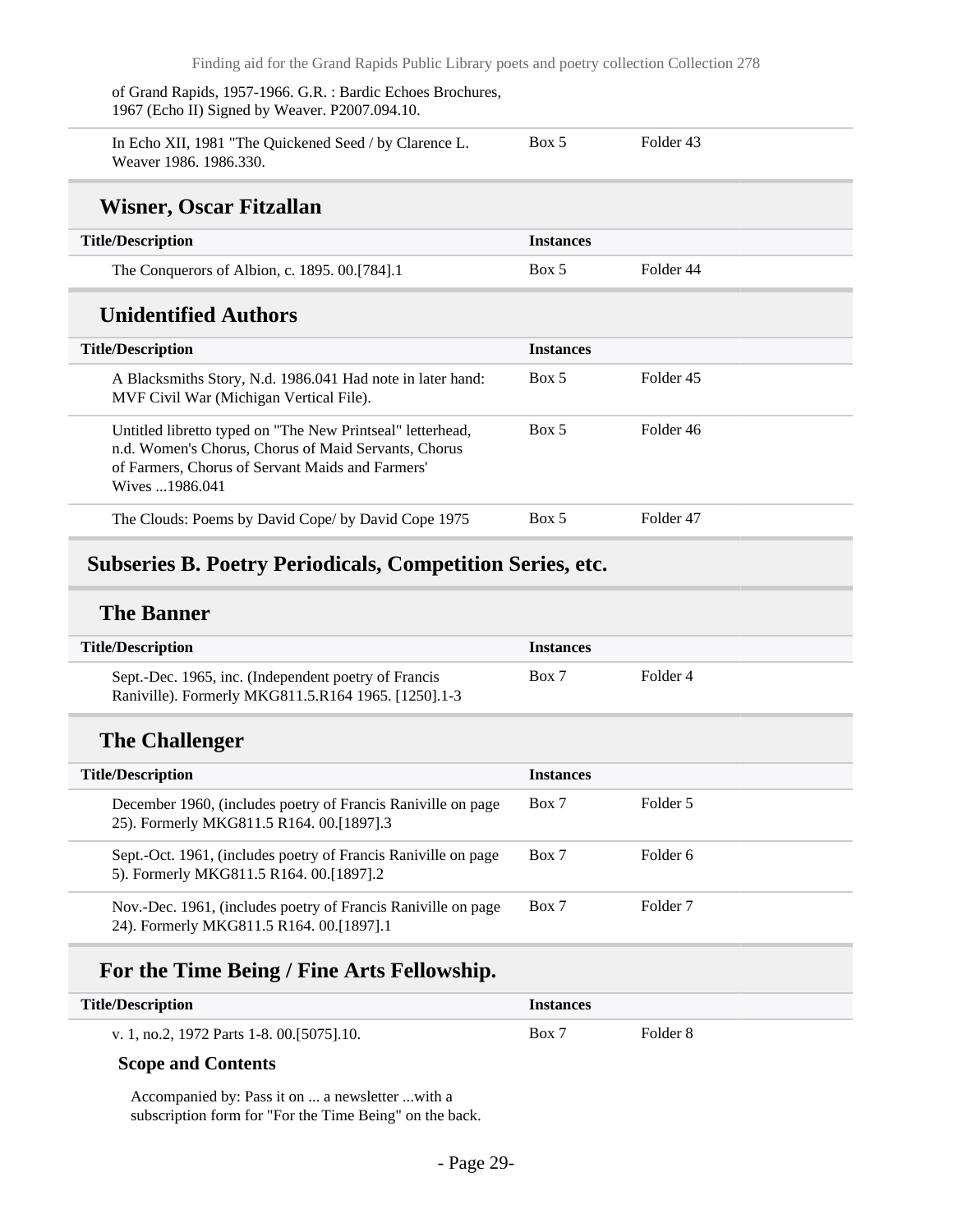Broadside, with poem c. 1972 by Cor Barendrecht and pen drawing by Chris Stoffel Overvoorde.

|                | Green River Review, 1982. V. 13, nos. 1 & 2. Michigan Poets. | Box 7 | Folder 10 |
|----------------|--------------------------------------------------------------|-------|-----------|
|                | [serial]. P1982.002                                          |       |           |
|                | <b>Scope and Contents</b>                                    |       |           |
|                | <b>Includes</b>                                              |       |           |
| $\mathbf{1}$   | James B. Allen                                               |       |           |
| $\overline{2}$ | Dorla Arndt                                                  |       |           |
| 3              | Rosa Maria Arenas                                            |       |           |
| $\overline{4}$ | Robert Post                                                  |       |           |
| 5              | Sheila Huxley Potter                                         |       |           |
| 6              | Dudley Randall                                               |       |           |
| $\tau$         | Jack Ridl                                                    |       |           |
| $\,8\,$        | Herbert Scott                                                |       |           |
| 9              | Del Sneller                                                  |       |           |
| 10             | Don Stap                                                     |       |           |
| 11             | <b>Suzanne Stephens</b>                                      |       |           |
| 12             | Vicki Stuart                                                 |       |           |
| 13             | Keith Taylor                                                 |       |           |
| 14             | F. Richard Thomas                                            |       |           |
| 15             | Ben Tibbs                                                    |       |           |
| 16             | Eric Torgersen                                               |       |           |
| 17             | Rodney Torreson                                              |       |           |
| 18             | Lee Upton                                                    |       |           |
| 19             | Robert Vander Molen                                          |       |           |
| 20             | Diane Wakoski                                                |       |           |
| 21             | Ann Williamson                                               |       |           |
| $22\,$         | John Woods                                                   |       |           |
| 23             | David James                                                  |       |           |
| 24             | Margaret Kaminski                                            |       |           |
| 25             | Elizabeth Kerlikowske                                        |       |           |
| 26             | Judith Kerman                                                |       |           |
| 27<br>28       | Faye Kicknosway                                              |       |           |
|                | Margo La Gattuta                                             |       |           |
| 29<br>30       | Christine Lahey-Dolega                                       |       |           |
| 31             | Philip Legler<br>Naomi Long Madgett                          |       |           |
| 32             | Judith McCombs                                               |       |           |
| 33             | Rita A. Miller                                               |       |           |
| 34             | Judith Minty                                                 |       |           |
| 35             | Janet Moore                                                  |       |           |
| 36             | Cynthia Nibbelink                                            |       |           |
| 37             | Eileen Nordstrom                                             |       |           |
| 38             | Anne C. Ohman                                                |       |           |
| 39             | Miriam Pederson                                              |       |           |
| 40             | Marcia Perry                                                 |       |           |
| 41             | Lawrence Pike                                                |       |           |
|                |                                                              |       |           |

### **Modern American Sonnet**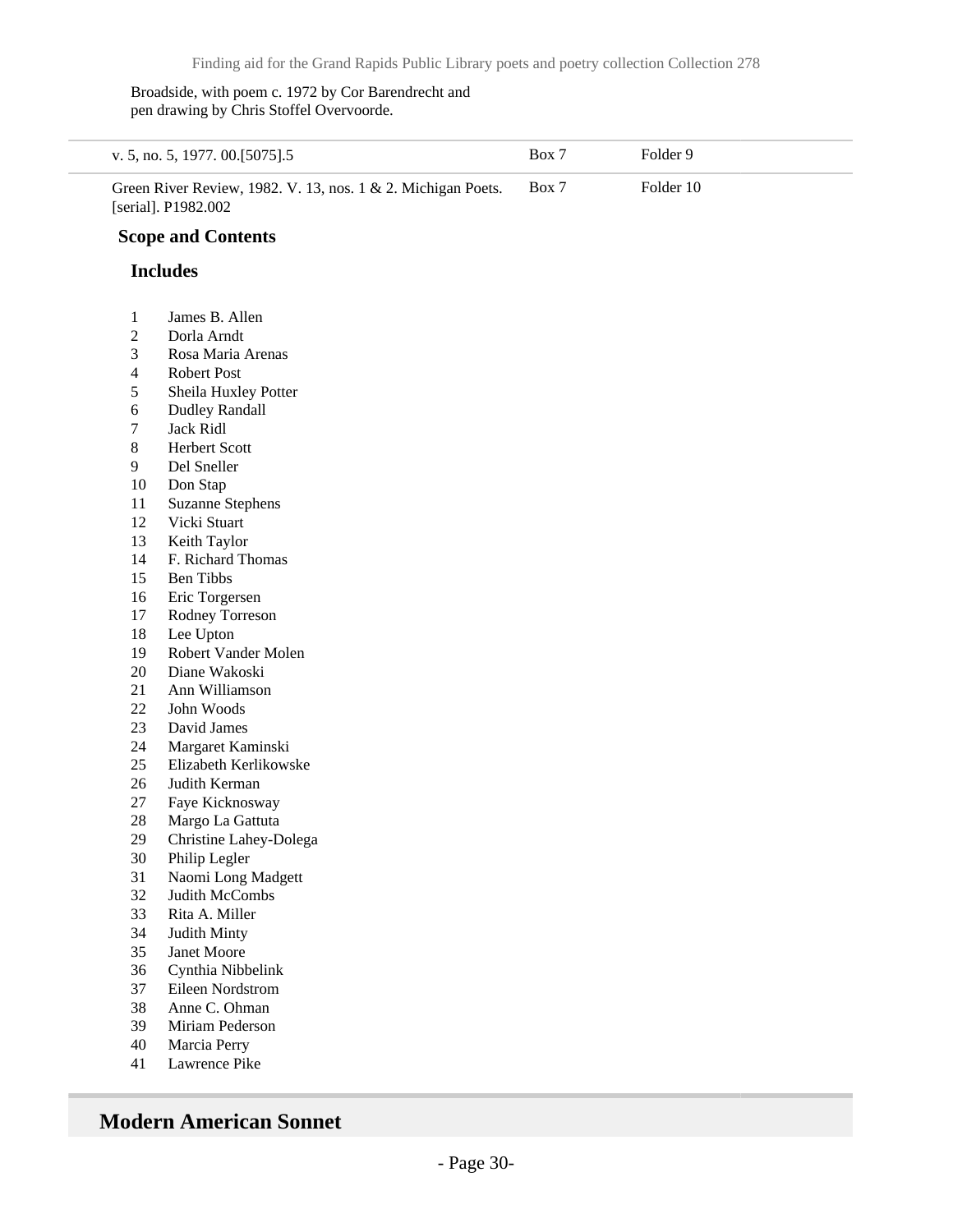| <b>Title/Description</b>                                                                                            | <b>Instances</b> |           |  |
|---------------------------------------------------------------------------------------------------------------------|------------------|-----------|--|
| Number 341, Oct. 1956. (includes a poem of Francis<br>Raniville) formerly MKG811.5 R164 vol. 1, no. 1 00.[1900].1   | Box 7            | Folder 12 |  |
| Number 343, Dec. 1956. (includes a poem by Francis<br>Raniville) formerly MKG811.5 R164 vol. 1, no. 2 00.[1900].2   | Box 7            | Folder 13 |  |
| Number 345, Feb. 1957. (includes a poem by Francis<br>Raniville) formerly MKG811.5 R164 vol. 1, no. 3 00.[1900].3   | Box 7            | Folder 14 |  |
| Number 349, June 1957. (includes a poem by Francis<br>Raniville) formerly MKG811.5 R164 vol. 1, no. 4 00. [1900]. 4 | Box 7            | Folder 15 |  |
| Number 353, Oct. 1957. (includes a poem by Francis<br>Raniville) formerly MKG811.5 R164 vol. 1, no. 5 00.[1900].5   | Box 7            | Folder 16 |  |
| Number 357, Feb. 1958. (includes a poem by Francis<br>Raniville) formerly MKG811.5 R164 vol. 1, no. 7 00.[1900].7   | Box 7            | Folder 17 |  |
| Pay Up Dead Beat / Official publication of the Twilight Tribe. v.<br>1, no. 2. ca, 1985. 00.[5075].13               | Box 7            | Folder 18 |  |

#### **PRC : Poetry Resource Center of Michigan**

| <b>Title/Description</b>                                                                                     | <b>Instances</b> |           |
|--------------------------------------------------------------------------------------------------------------|------------------|-----------|
| Oct. 1982. 00. [5075]. 4                                                                                     | Box 7            | Folder 23 |
| <b>Table Tennis Topics</b>                                                                                   |                  |           |
| <b>Title/Description</b>                                                                                     | <b>Instances</b> |           |
| January-February 1964, (includes poetry of Francis Raniville).<br>Formerly MKG811.5.R164 1964. 00.[1249].1-2 | Box 7            | Folder 25 |

### **Voices / Dyer-Ives National Poetry Competition. A publication honoring the winners of the annual Kent County Poetry Competition. Formerly M811.5408.V87**

| <b>Instances</b> |
|------------------|
| Box $16$         |
| <b>Box 16</b>    |
| Box $16$         |
| Box $16$         |
| Box $16$         |
| Box $16$         |
| Box $16$         |
| Box $16$         |
| Box $16$         |
|                  |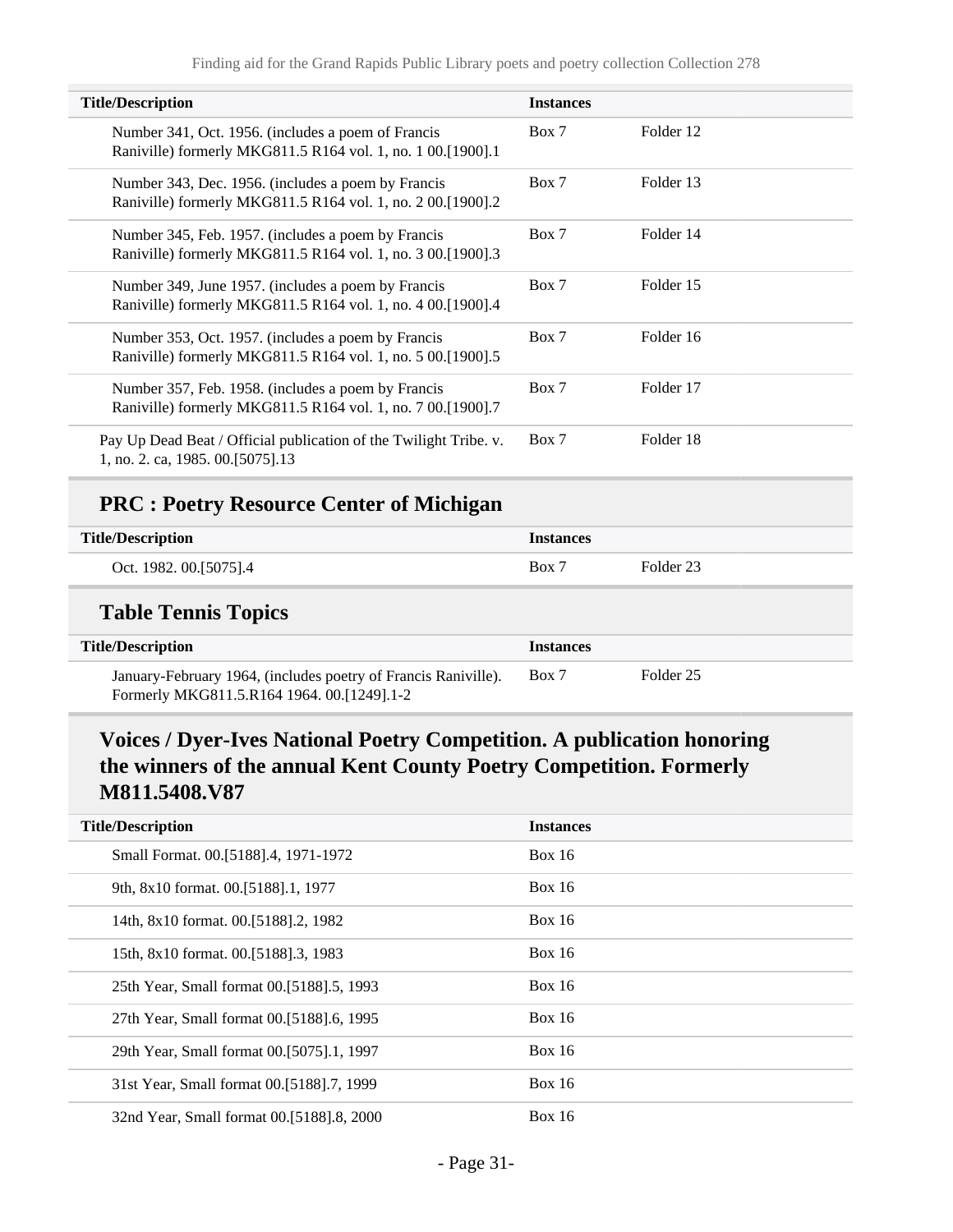| 38th Year, Small format 2006.057, 2006                                                                                                                                           | <b>Box 16</b> |
|----------------------------------------------------------------------------------------------------------------------------------------------------------------------------------|---------------|
| Display: A magazine of the arts published by the students of<br>Grand Rapids Junior College. Accession 2017.040. Display X;<br>Display XII; Display XIII; Display XIV Fall 1971. | <b>Box 16</b> |
| "Second Cutting": poetry by Wendy Sanders, Rita A. Miller,<br>John Lehman, and Kristen Jordan. Accession 2017.040.                                                               | <b>Box 16</b> |

#### <span id="page-31-0"></span>**Subseries C. Single publications or programs including several poets/poetry, Ephemera & Miscellaneous**

#### **Several poets**

| <b>Title/Description</b> |                                                                                                                                             | <b>Instances</b> |
|--------------------------|---------------------------------------------------------------------------------------------------------------------------------------------|------------------|
|                          | Poetry & Sculpture : poetry based on the works of sculptor<br>Jaume Plensa / Frederik Meijer Gardens & Sculpture Park.<br>[2008?]. 2008.097 | <b>Box 17</b>    |
|                          | Includes poetry by:                                                                                                                         |                  |
|                          | Includes poetry by:                                                                                                                         |                  |
| 1                        | Patricia Clark                                                                                                                              |                  |
| $\overline{2}$           | David Cope                                                                                                                                  |                  |
| 3                        | Linda Nemec Foster                                                                                                                          |                  |
| $\overline{4}$           | Mursalata Muhammad                                                                                                                          |                  |
| 5                        | Miriam Pederson                                                                                                                             |                  |
| 6                        | Robert VanderMolen                                                                                                                          |                  |
|                          | <b>Related Materials:</b>                                                                                                                   |                  |
|                          | <b>Related Materials</b>                                                                                                                    |                  |
|                          | See also a flyer on Jaume Plensa's exhibit at the Gardens                                                                                   |                  |
|                          | in Collection 224, Box 7                                                                                                                    |                  |
|                          |                                                                                                                                             |                  |
|                          |                                                                                                                                             |                  |
| Ephemera.                |                                                                                                                                             |                  |

| <b>Title/Description</b>                                                               | <b>Instances</b> |
|----------------------------------------------------------------------------------------|------------------|
| Fine Arts Fellowship. Constitution & Bylaws. 1972. (1 yellow<br>sheet). $00.5075$ ]. 1 | <b>Box 17</b>    |
| Poets Workshop. Organization Meeting flyer. Sept. 1960.                                | <b>Box 17</b>    |

### **Grand Rapids Public Library activities**

Related Materials: **Related Materials**

See also Coll. 109; See also the newspaper clippings

#### **Title/Description Instances**

We Sing the City Electric. 2004. [flyer] Box 17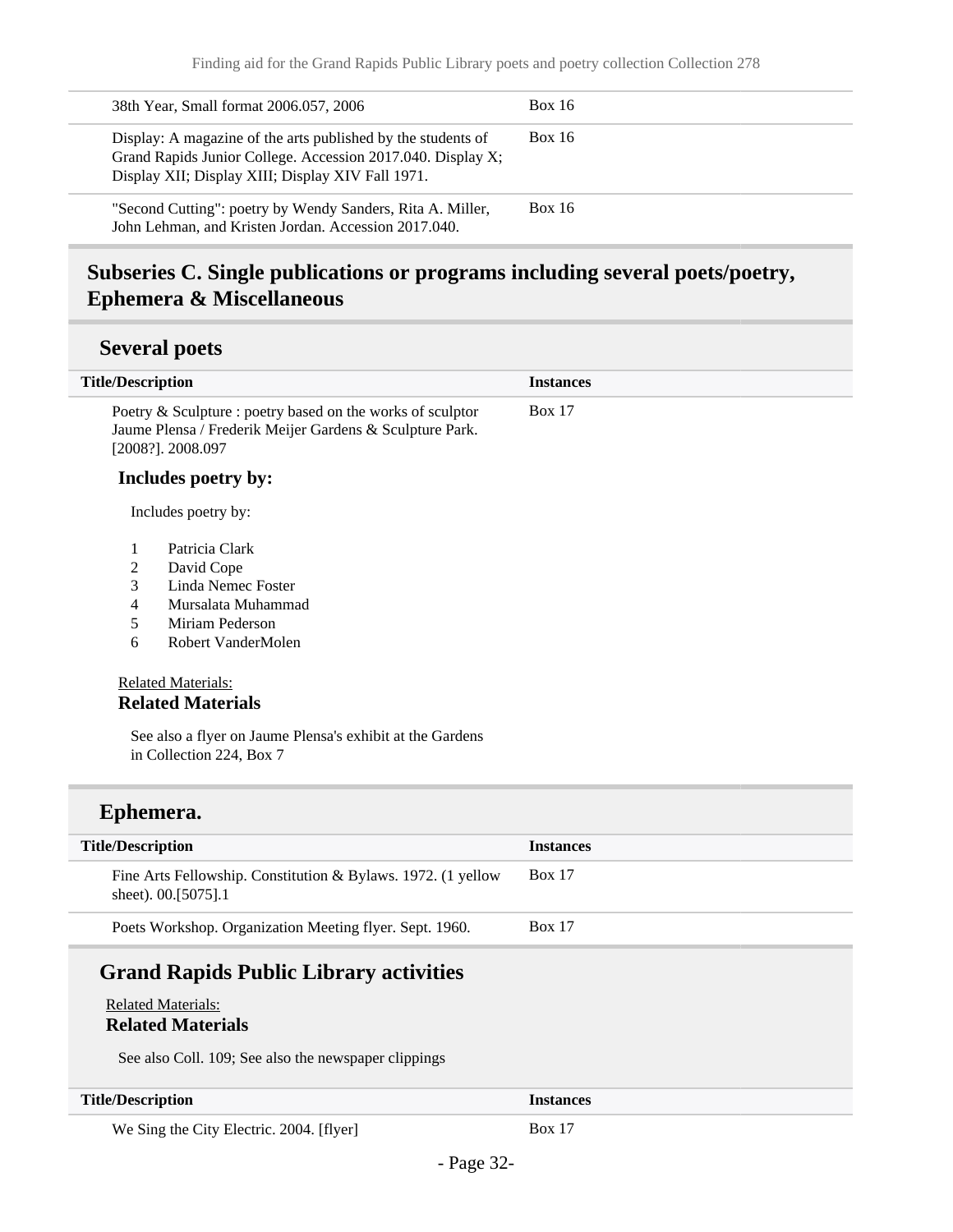### <span id="page-32-0"></span>**Subseries D. About Grand Rapids area poets & area history.**

| <b>Biographical files</b>                                                                                                       |                  |
|---------------------------------------------------------------------------------------------------------------------------------|------------------|
| <b>Title/Description</b>                                                                                                        | <b>Instances</b> |
| Patricia Clark                                                                                                                  | Box 0.5          |
| Linda Nemec Foster                                                                                                              | Box 0.5          |
| Julia Moore.                                                                                                                    | Box 0.5          |
| <b>Related Materials:</b>                                                                                                       |                  |
| <b>Related Materials</b>                                                                                                        |                  |
| See also with her poetry in Box 5                                                                                               |                  |
| Rodney Torreson                                                                                                                 | Box 0.5          |
| Robert VanderMolen                                                                                                              | Box 0.5          |
| Robert VanderMolen. Advertising postcard for his "Water."                                                                       | Box 0.5          |
| Activities. 00.[5734].1                                                                                                         | Box 0.5          |
| Grand Rapids Poetry Slams. 00.[5734].1                                                                                          | Box 0.5          |
| <b>Newspaper Articles/Clippings</b>                                                                                             |                  |
| <b>Title/Description</b>                                                                                                        | <b>Instances</b> |
| Grand Rapids Press, Apr. 21, 1963. Poetry Prizewinners<br>Announced. Grand Rapids Public Library Poetry Contest. 3rd<br>Annual. | Box 0.5          |
| Grand Rapids Press, Apr. 12, 1964. Here Are Winning Poems<br>in GR Contest.                                                     | Box 0.5          |
| Grand Rapids Press, Grand Rapids Public Library Poetry<br>Contest. 4th Annual                                                   | <b>Box 0.5</b>   |

#### **^** [Return to Table of Contents](#page-1-0)

#### <span id="page-32-1"></span>**Series III. Poetry of Francis O. Raniville, from his Estate**

#### Related Materials: **Related Materials**

See also Raniville's works in the series above.

| <b>Title/Description</b>                                                                                                       | <b>Instances</b> |
|--------------------------------------------------------------------------------------------------------------------------------|------------------|
| 20th Century Hymns / compiled by The Hymn Society of<br>America, c.1966. 00.[1898].1 (includes poetry of Francis<br>Raniville) | Box 6            |